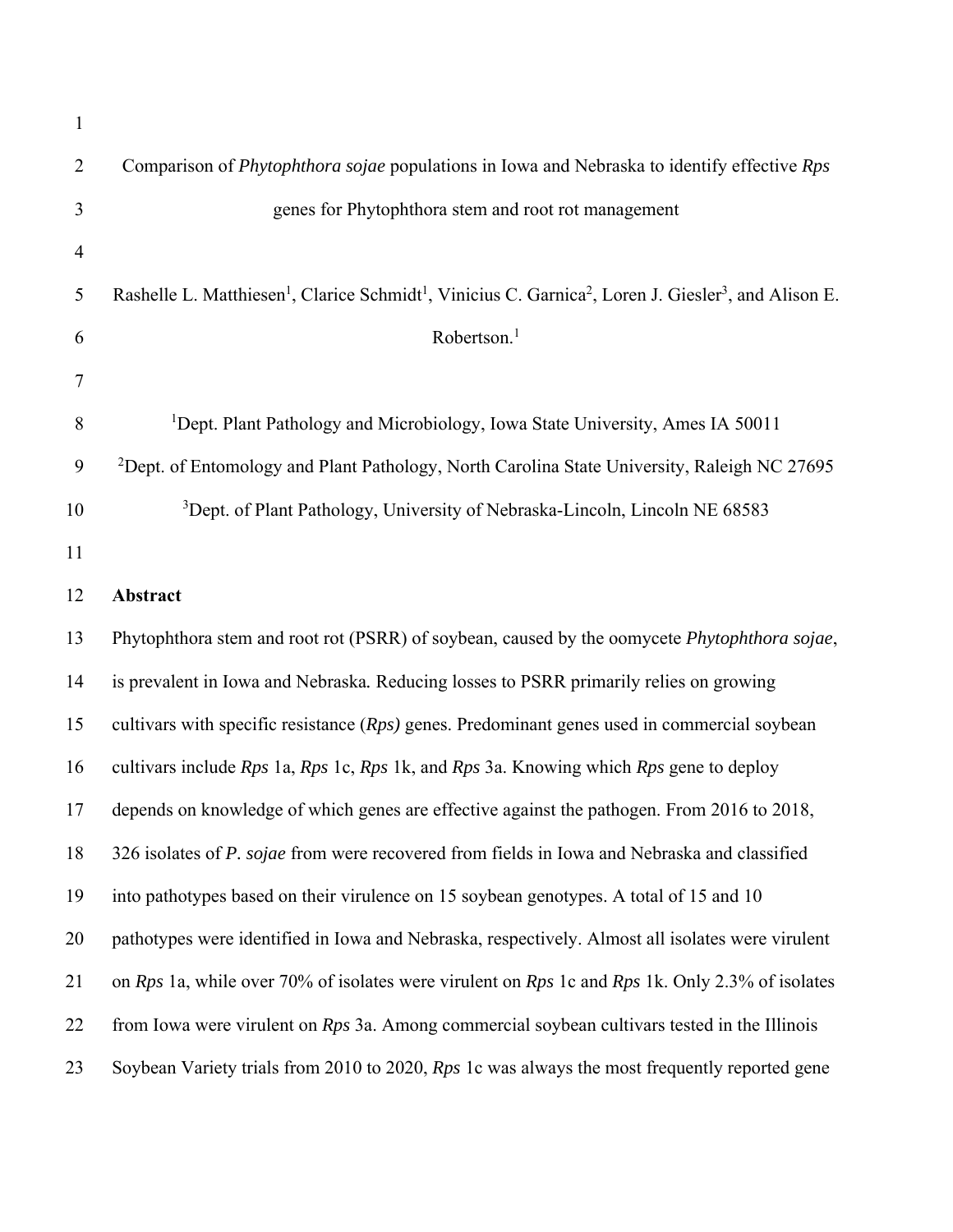| 24 | followed by $Rps$ 1k. In contrast, $Rps$ 1a and $Rps$ 3a were present in less than 10% and less than 5 |
|----|--------------------------------------------------------------------------------------------------------|
| 25 | % of the cultivars tested, respectively. Since many of the P. sojae isolates in our study were         |
| 26 | virulent on Rps 1a, Rps 1c, and Rps 1k, soybean cultivars with these genes are unlikely to             |
| 27 | provide protection against PSRR unless they have a high level of partial resistance.                   |
| 28 |                                                                                                        |
|    |                                                                                                        |

30 Understanding pathogen diversity is important knowledge for developing disease management 31 tools. One of the most effective tools for managing plant pathogens is host resistance, which. is 32 governed by one or many genes. In some crop pathosystems, such as Phytophthora stem and root 33 rot of soybean, leaf rust of wheat, and northern corn leaf blight of corn, specific genes in the 34 pathogen interact with a corresponding gene in the host (Gevers 1975; Kolmer 1996; Ward 35 1990). This is known as the gene-for-gene interaction and was proposed by Flor (1955). Simply 36 put, when a pathogen infects a host plant, the pathogen secretes an effector protein, encoded by 37 an avirulence gene. If the effector is recognized by a protein encoded by a specific resistance 38 gene in the host plant, the defense system of the host plant is triggered, and no disease develops. 39 If, however, the resistance protein is not produced in the host plant or the pathogen does not 40 secrete the effector, there is no recognition that infection is occurring and disease will develop. 41 This gene-for-gene relationship has been exploited to characterize the diversity of pathogen 42 populations both spatially (among fields and states) and temporally (across years) (Costamilan et 43 al. 2013; Dorrance et al. 2003 2016; Grijalba et al. 2020; Kolmer 2019; Robertson et al. 2009; 44 Ryley et al. 1998; Stewart et al. 2016; Weems and Bradley 2018; Xue et al. 2015). It is important 45 to monitor changes in pathogen virulence (ability of the pathogen to cause disease on a specific 46 resistance gene) to commercially deployed host resistance genes. Knowledge of pathogen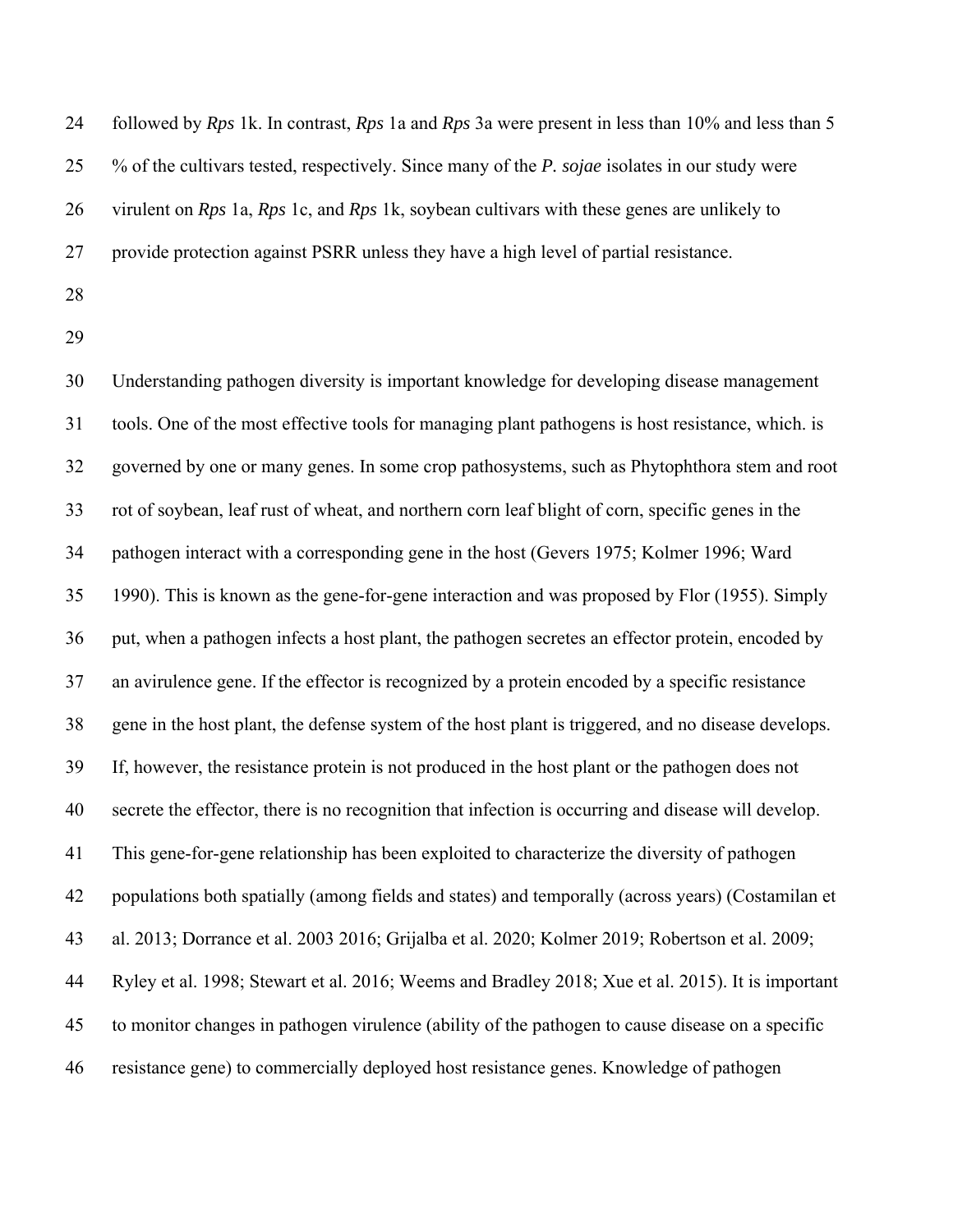47 virulence provides information on the stability of the resistance genes in a region. This 48 information ensures effective resistance genes are utilized and thereby enables successful disease 49 management.

50

51 Phytophthora stem and root rot (PSRR), caused by *Phytophthora sojae*, is a soilborne pathogen 52 that ranks among the top five pathogens causing economic losses of soybean annually in the 53 United States (Allen et al. 2017). In Iowa and Nebraska, PSRR is widespread and tends to be 54 more of a problem in poorly drained soils and after periods of heavy precipitation (Dorrance et 55 al. 2009; Garnica and Giesler, 2020; Robertson et al. 2009). Losses vary widely from year to 56 year. Soybean pathologists in the two states estimate 7.1 million and 5.6 million bushels of 57 soybean were lost to PSRR in Iowa and Nebraska, respectively, from 2010 to 2019 (Crop 58 Production Network, 2020). Symptoms of the disease include damping off of seedlings, root and 59 basal stem rot, and blight of plants at any growth stage (Dorrance et al. 2008). This disease is 60 primarily managed with soybean cultivars that either contain: specific gene(s) that govern 61 resistance to *P. sojae* (*Rps* genes), multiple genes that provide incomplete resistance to the 62 pathogen (partially resistant), or both forms of resistance (Dorrance et al. 2004). More than 30 63 *Rps* genes have been identified (Van et al. 2020). In the United States, *Rps* 1a, *Rps* 1c, *Rps* 1k, 64 and *Rps* 3a have been deployed in many commercial soybean cultivars, while cultivars with *Rps* 65 1b, *Rps* 6, or *Rps* 8 are occasionally available (Slaminko et al. 2010; Dorrance et al. 2016). The 66 durability of the effectiveness of *Rps* genes, however, is estimated to be 8 to 20 years due to 67 changes in the virulence of *P. sojae* populations (Dorrance et al. 2003; Grau et al. 2004)*.* Yan 68 and Nelson (2019) reported adaptation of *P. sojae* populations in North Dakota to *Rps* 1c and 69 *Rps* 1k from 1994 through 2015. Similarly, adaptations of *P. sojae* populations to *Rps* 1c, *Rps*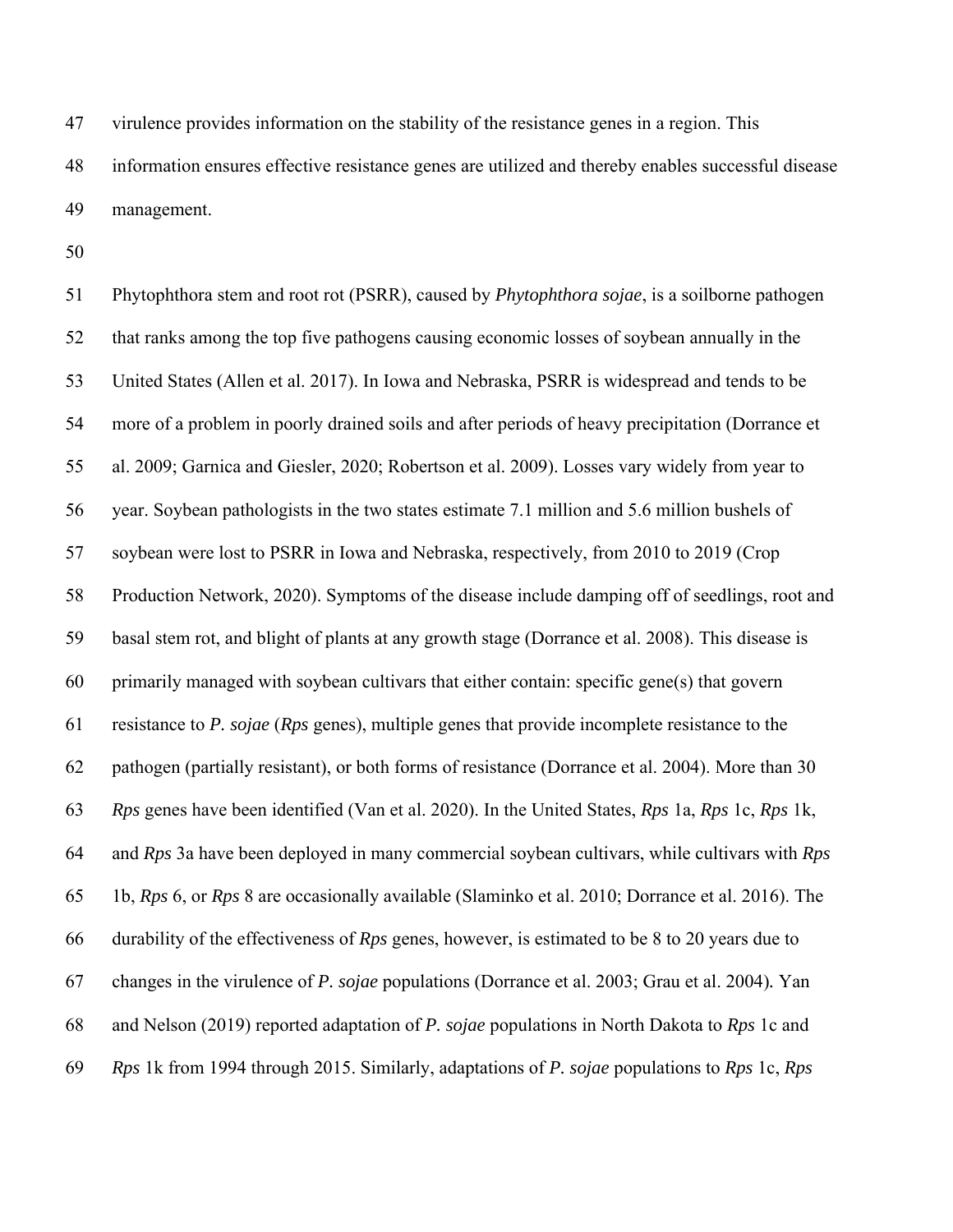70 1k, and also *Rps* 1a have been detected in Iowa, Indiana, Michigan, Minnesota, and Ontario, 71 Canada (Dorrance et al. 2016).

72

73 *Phytophthora sojae* is characterized into pathotypes (originally called races) based upon its 74 virulence on a standard differential set of 8 to 14 soybean genotypes that each contain a different 75 *Rps* gene, and a universal susceptible (Dorrance et al. 2004, 2008). Isolates of the pathogen are 76 inoculated separately on each genotype, and the absence or presence of the disease is assessed 77 approximately seven days after inoculation (Dorrance et al. 2008). Prior to 2000, a set of eight 78 genotypes was used to officially classify *P. sojae* into 55 races (Grau et al. 2004). The 79 identification of new *Rps* genes (Van et al. 2020) lead to the addition of several soybean 80 genotypes to the standard differential set of eight genotypes originally used to characterize *P.*  81 *sojae* isolates (Dorrance et al. 2008). Consequently, it became very difficult to assign race 82 numbers to *P. sojae* isolates, since the number of potential races is  $2^N$ , where N = the total 83 number of *Rps* genes (Stewart et al. 2014). Therefore, an isolate of *P. sojae* is now classified as a 84 pathotype (i.e., a virulence formula listing the *Rps* genes on which an isolate is able to cause 85 disease) (Dorrance et al. 2008; Stewart et al. 2014).

86

87 The diversity of *P. sojae* in Midwestern states of the U.S. has been characterized several times 88 since the pathogen was first reported in Indiana in 1957 (Bernard et al. 1957; Dorrance et al. 89 2003, 2016; Niu 2004; Stewart et al. 2016; Yang et al. 1996). Surveys have shown the pathogen 90 continues to diversify, and new pathotypes are reported with each survey. In Iowa, 17 pathotypes 91 were identified from 99 fields sampled in 2001 to 2003 using eight genotypes (Niu 2004), 92 compared to 37 pathotypes recovered from 35 fields that were sampled in 2012 to 2013, using 10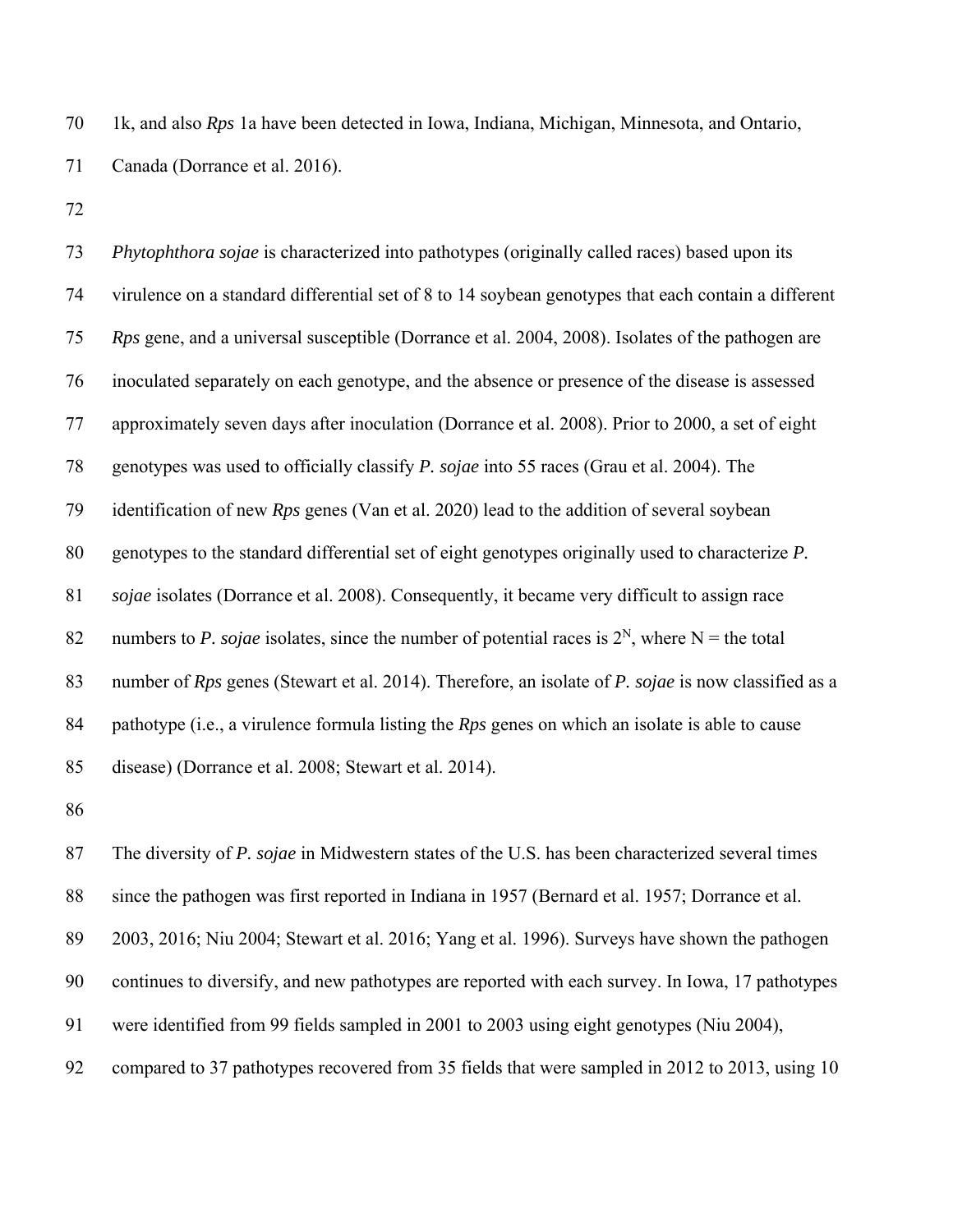93 genotypes (Dorrance et al. 2016). In Nebraska, three comprehensive studies documenting the 94 virulence diversity of *P. sojae* have been conducted since early 1980s. From 1980 to 1981, seven 95 pathotypes were identified in six eastern counties (White et al. 1983). The number of genotypes 96 used in this study to pathotype the isolates was not specified. Schimelfenig et al. (2005) 97 identified 11 pathotypes on eight genotypes in soil and plant samples recovered from 52 fields 98 with a history of seedling disease from 2000 to 2004, while 10 pathotypes were recovered from 99 six fields using 10 genotypes in 2012 to 2013 (Dorrance et al. 2016). Moreover, the complexity, 100 defined as the number of *Rps* genes on which an isolate is pathogenic, continues to increase in 101 the Midwest (Dorrance et al. 2016).

102

103 From 2016 to 2018, a survey of soybean fields in Iowa and Nebraska was conducted as part of a 104 larger study examining *P. sojae* populations within the north central region of the United States. 105 Since Iowa and the primary soybean region of Nebraska have similar production zones, soil, 106 precipitation, maturity group use, and even grower's seed brand preferences, data regarding *P.*  107 *sojae* populations could be useful to breeding companies to provide effective resistance genes. 108 Therefore, this study was conducted to (i) characterize the pathotype diversity in each state and 109 (ii) compare diversity and complexity of pathotypes between states. In addition, changes in *Rps* 110 gene deployment in commercial soybean cultivars from 2010 to 2018 was reported to elucidate 111 any relationship between *Rps* gene deployment and virulence diversity. Data from this study 112 could identify which *Rps* genes would be more effective for PSRR management in each state. 113

114 **Methods** 

115 *Soil sampling*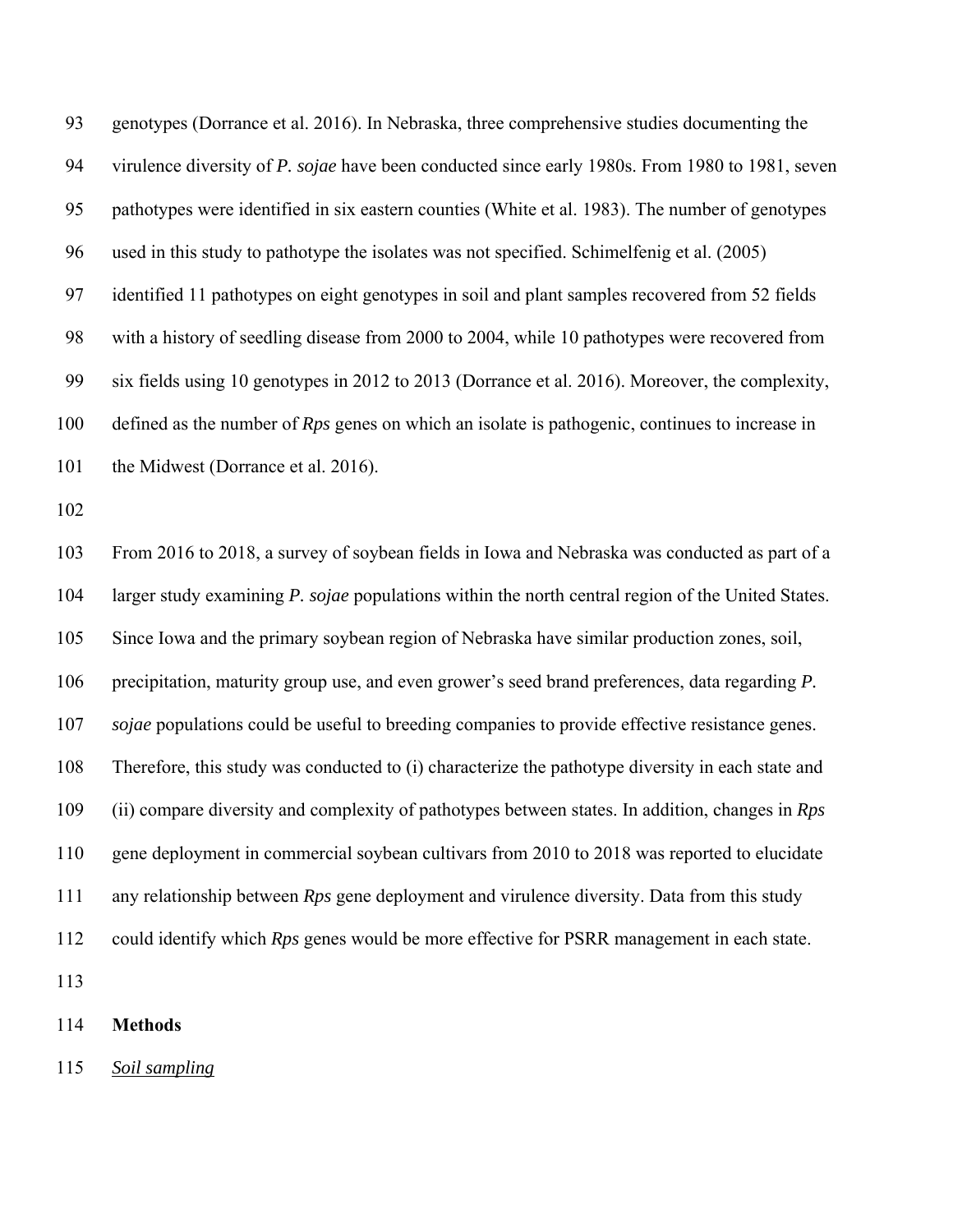116 In Iowa, 26 soybean fields in 21 counties were arbitrarily selected and sampled for *P. sojae* (Fig. 117 1A)*.* Ten fields were sampled in 2016 and 16 fields in 2017 during the growing seasons. In a 118 low-lying area of each field, soil samples were collected from 10 soil sampling sites, 20 to 25 m 119 apart from each other (approximately 1000 m<sup>2</sup>). At each site, approximately 1 L of the top 20 cm 120 of soil was dug with a shovel and placed in a plastic bag. Soil samples were transported to Iowa 121 State University and stored at 4ºC until they were processed for baiting of *P. sojae*. In Nebraska, 122 soil samples were collected from soybean fields during the 2017 and 2018 growing seasons. In 123 total, 39 fields in 23 counties were sampled to represent *P. sojae* populations endemic to the 124 soybean-producing areas of the state (Fig. 1B). Soil cores were collected across various points in 125 a field using a sampling probe at 15 to 20 cm deep to form a composite soil sample of 126 approximately 300  $\text{cm}^3$ .

127

### 128 *Plant sampling*

129 *Phytophthora sojae* was also recovered from symptomatic plants submitted to the Plant and Pest 130 Diagnostic Clinic at the University of Nebraska-Lincoln from 2016 through 2018. Fresh stem 131 sections with distinctive dark-brown lesions were surface sterilized with 0.5% sodium 132 hypochlorite solution for 30 s, washed under tap water, and triple rinsed in distilled water before 133 placed in laminar flow hood to dry. Stem sections were then split in half and cut into 1-cm-134 longpieces, which were placed onto PBNIC selective media (Dorrance et al. 2008). A single 135 colony of *P. sojae* was then transferred to V8 juice medium and stored until pathotype 136 characterization.

137

138 *Baiting and isolation*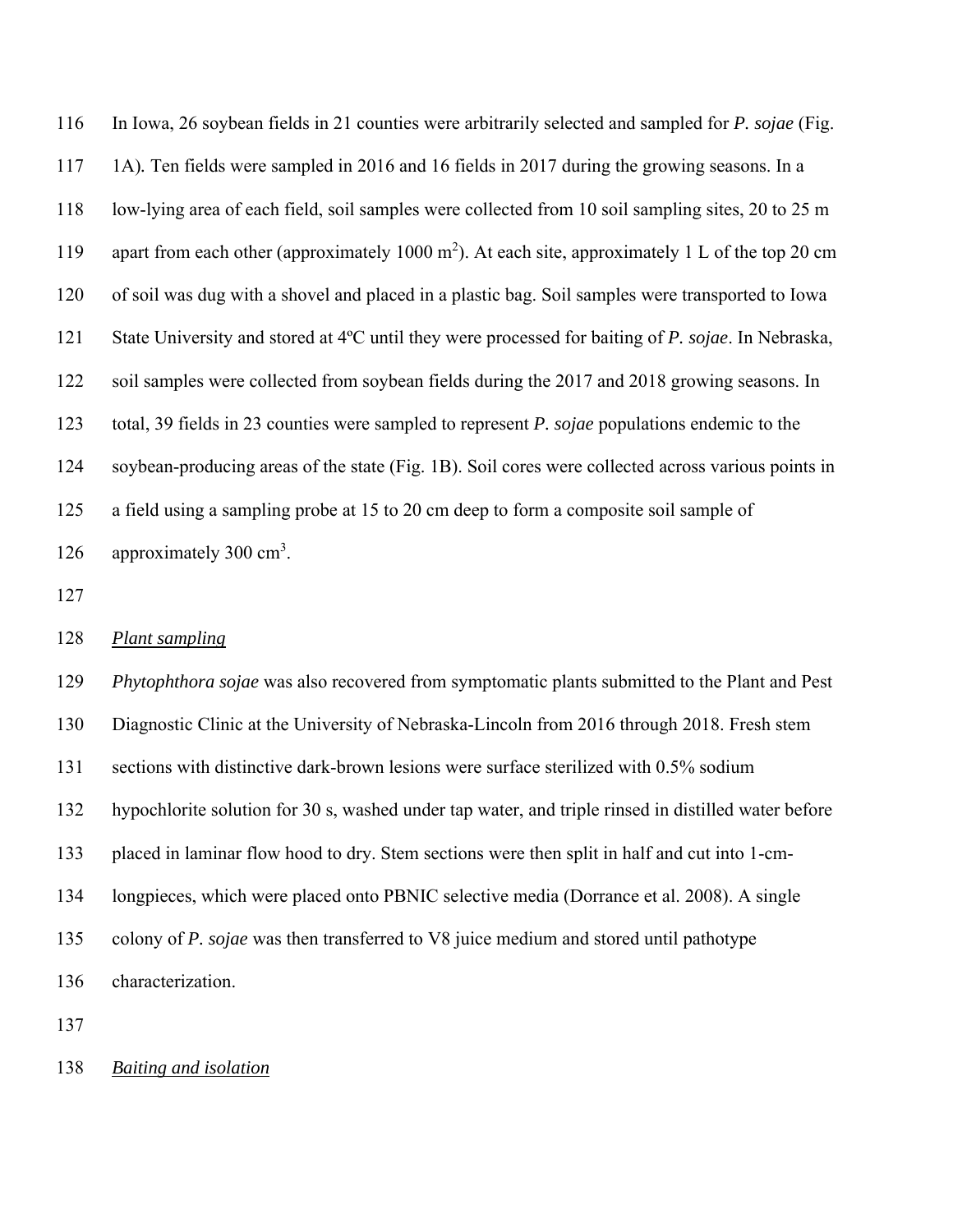139 Standard methods for baiting and isolation of *P. sojae* similar to that described in Dorrance et al. 140 (2008) were used. Briefly, for soil samples collected in Iowa, each soil sample was manually 141 passed through a sieve and then air-dried on a bench in the laboratory. For soil samples from 142 Nebraska, each sample was air dried in the greenhouse and ground into fine soil particles using a 143 soil grinder Romer Series II Mill (Romer Labs, Inc., Newark, DE, USA). Soil samples from each 144 field were thoroughly mixed and combined, and then placed into ten polystyrene squat cups (355 145 ml) or plastic pots (200 ml) with four 3-mm holes on the bottom of each cup for drainage. The 146 cups were flooded with deionized water for 24 h, and then drained for approximately 24 to 48 h. 147 After draining, cups were placed in plastic bags and incubated at 25<sup>o</sup>C in the dark for 14 days. At 148 this time, the plastic bags were removed and each pot was planted with 5 seeds of the *P. sojae*-149 susceptible cultivar Sloan and the seeds were covered with coarse vermiculite. Three days after 150 planting, cups were flooded again with deionized water for 24 h and then removed from trays 151 and placed in a growth chamber at 25°C with a 16 h photoperiod. Cups were watered with 152 deionized water daily. Seedlings with PSRR symptoms (brown to tan lesions on the hypocotyl, 153 brown root lesions, and damping-off) were observed 7 to 10 days after the second flooding and 154 removed for isolation of *P. sojae*. If no isolates were recovered in the first baiting, all remaining 155 ungerminated seeds and asymptomatic seedlings were removed from the cups. One or two 156 subsequent baitings were performed using the same soil sample by replanting the cups with five 157 soybean seeds (cultivar Sloan), and processed as described above.

158

159 Symptomatic seedlings were washed with sterilized distilled water. Tissue, containing the 160 leading edge of a lesion, was excised and transferred to *Phytophthora*-selective media (PBNIC) 161 (Dorrance et al. 2008) and incubated at 22°C in the dark. Characteristic mycelia of *P. sojae* that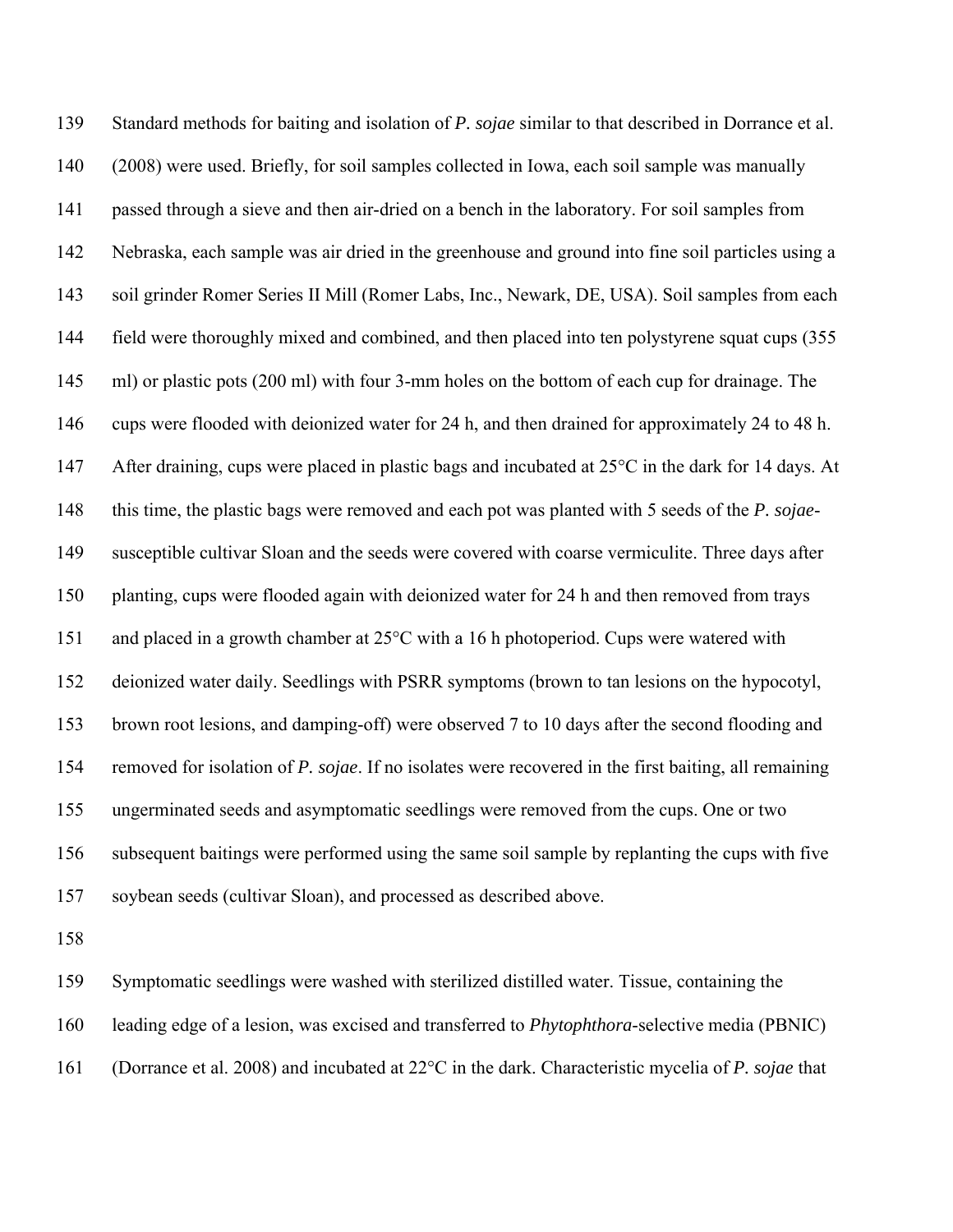162 grew from tissue samples were excised and transferred to media containing PBNIC or DV8++ 163 [DV8 media containing neomycin sulfate  $(0.10 \text{ g L}^{-1})$  and chloramphenicol  $(0.01 \text{ g L}^{-1})$ ] 164 (Dorrance et al. 2008; Matthiesen et al. 2016). After 2 to 7 days at 22°C in the dark, cultures 165 were examined under the microscope and those that appeared to be *P. sojae* were transferred to a 166 new 100 mm x 15 mm Petri dish containing 20 mL of DV8++. All isolates were identified as *P.*  167 *sojae* morphologically (Waterhouse 1963) and those collected in Nebraska were placed on PDA 168 to evaluate mycelial growth (Dorrance et al. 2008). Further identification was conducted by 169 sequencing the ITS region (Cooke et al. 2000) of four isolates that had slow growth on 20% 170 clarified V8 agar.

171

### 172 *Pathotyping*

173 Isolates from both Iowa and Nebraska were pathotyped at Iowa State University on a set of 14 174 genotypes and one *P. sojae*-susceptible cultivar (Table 1). Soybean seeds were placed on 175 germination paper (#38 cut to 30cm x 60cm, Anchor Paper, St. Paul MN), the germination paper 176 was rolled, and then placed in a plastic box (12.7cm H x 35cm L x 21cm W) containing 2 L of 177 deionized water. The boxes of germination rolls with seeds were placed in a controlled 178 environmental room at 25ºC with 16h photoperiod (Nebraska isolates) or in the dark at room 179 temperature (22ºC) (Iowa isolates). After 7 days, the germination paper was unrolled to expose 180 the hypocotyls of the seedlings for inoculation. For each soybean genotype, 10 1-week-old 181 seedlings were inoculated 1 cm below the cotyledons by injecting approximately 200-400 μl of 182 mycelial slurry of an isolate into the hypocotyl using an 18-guage needle (Dorrance et al. 2008). 183 The germination paper with the inoculated seedlings was then re-rolled and placed back into the 184 plastic box containing water and returned to the controlled environmental room at 25ºC with 16h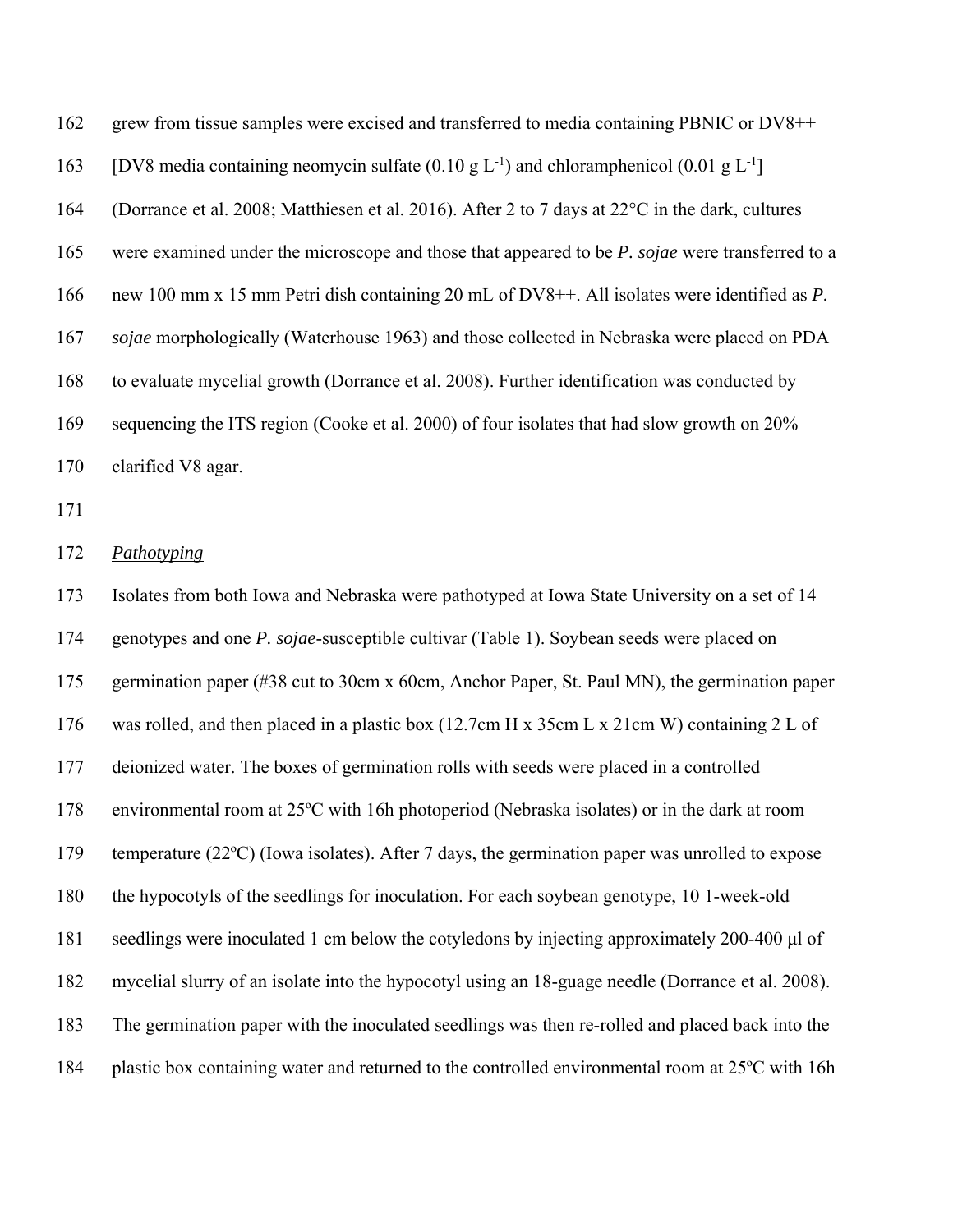185 photoperiod (Nebraska isolates) or grown in the dark at room temperature (22ºC) (Iowa isolates).

186 For both procedures, the pathogenicity of each isolate was evaluated 7 days after inoculation.

187 Reactions were scored as resistant or susceptible based on the presence of lesions on the

188 hypocotyl of less than 20% or more than 70% of the seedlings, respectively. Pathotype tests were

189 repeated once.

190

## 191 *Survey of* Rps *genes present in commercial soybean cultivars*

192 The frequency of various *Rps* genes present in commercial soybean cultivars was determined 193 using data from the Illinois Soybean Variety trials conducted from 2010 through 2020 (Esgar et 194 al. 2010, 2011, 2012; Joos et al. 2013, 2014; Ames et al. 2015, 2016; Joos et al. 2017, 2018, 195 2019, 2020). These trials are conducted annually at 13 sites in Illinois and compare the 196 performance (yield, lodging, maturity, height, and shattering) of private and public cultivars from 197 seed companies in Illinois and the surrounding states. Although similar trials were done in Iowa 198 and Nebraska, information regarding *Rps* genes present in the cultivars tested was not included. 199 Since similar soybean maturity groups, and consequently similar cultivars, are grown in Iowa, 200 Illinois, and Nebraska, the Illinois Soybean Variety trial data was reasoned to be a useful 201 resource for determining frequency of various *Rps* genes present in commercial soybean 202 cultivars. In each year, the number of cultivars that were reported to contain *Rps* 1a, *Rps* 1c, *Rps*  203 1k, or *Rps* 3a was calculated as a percent of the total number of cultivars grown in the trials for 204 that year. Only the presence of these *Rps* genes was reported, and not all cultivars tested in the 205 trials reported the presence of a *Rps* gene.

206

207 *Data analysis*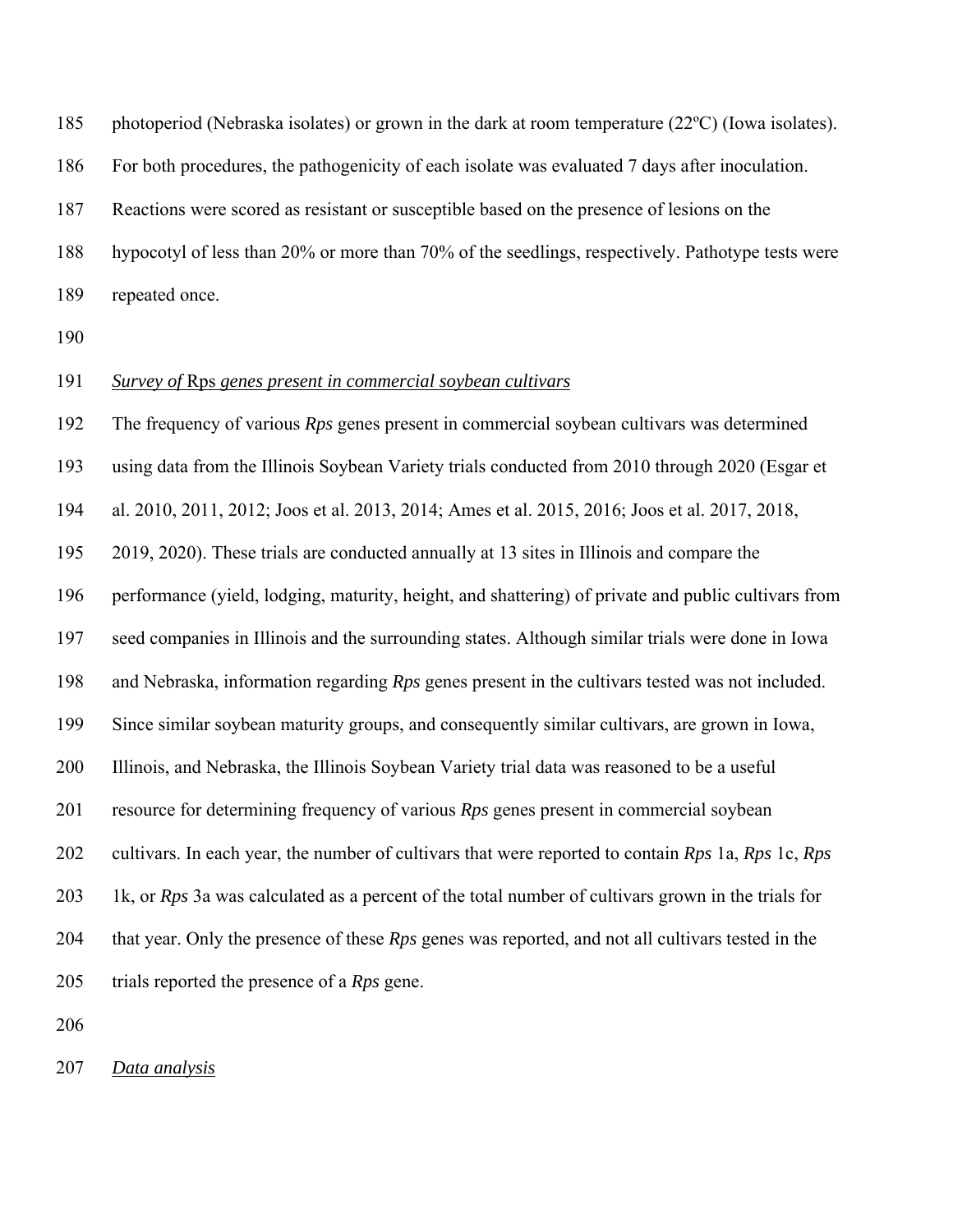208 Only those isolates that had consistent pathotypes in both pathotype test experimental runs were 209 included in the analysis. Isolate virulence data were analyzed for each state individually using 210 the "HaGis" R package (McCoy et al. 2019). Pathotype virulence data was compared between 211 states, frequency distributions of the virulence of Iowa and Nebraska isolates to 212 specific *Rps* genes were produced, and the complexity of the pathotype of isolates from both 213 states were described. A paired-sample *t* test was done to compare the mean complexity between 214 states. Differences were considered statistically significant at P<0.05. Furthermore, the 215 following diversity indices were calculated using the "HaGis" R package (McCoy et al. 2019) in 216 R 3.2.2 (R core team 2019): Simple diversity index (proportion of distinct pathotypes relative to 217 the number of isolates collected) where  $0 =$  no diversity and  $1 =$  infinite diversity; Gleason's 218 index which also indicates pathotype richness within a population, but is less sensitive to sample 219 size than the Simple Index. Dorrance et al. (2016) reported Gleason index's ranging from 0.4 to 220 22.94. Shannon's index, which is an indication of the evenness of distribution of pathotypes 221 within a sample and usually ranges from 1.5 (less diversity) to 3.5 (more diversity); Simpson 222 index (proportion of pathotypes relative to the total number of pathotypes) where  $0 = no$ 223 diversity and 1 = infinite diversity; and Evenness index (relative abundance of the different 224 pathotypes composing the sample) which ranges from 0 to 1, where 1 represents an even 225 distribution of the frequency of each pathotype within the population.

226

#### 227 **Results**

228

229 Altogether, 65 fields from 45 counties in Iowa and Nebraska (Table 2, Fig. 1) representing

230 approximately 30 percent of soybean acreage in the two states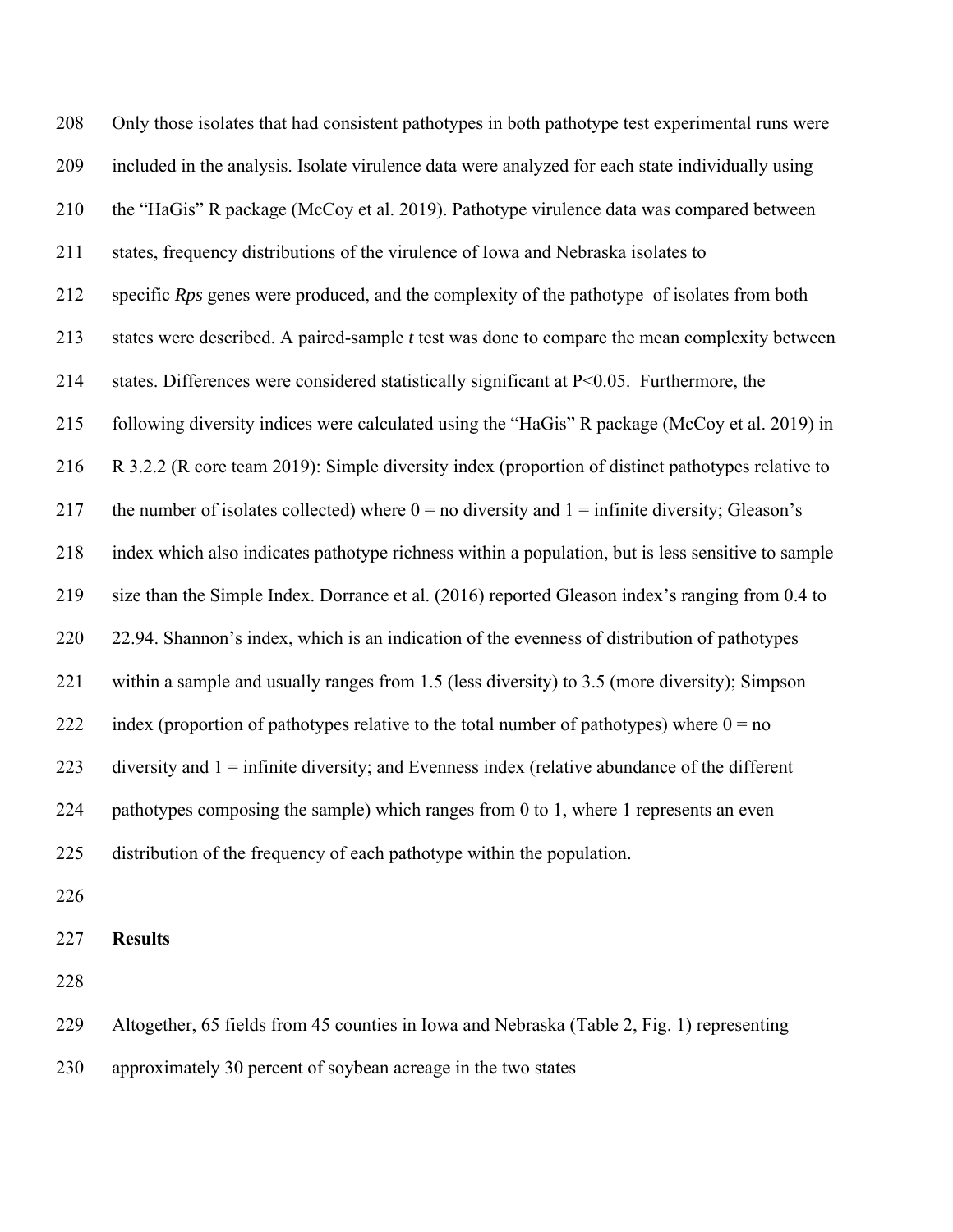231 (https://www.nass.usda.gov/Statistics by State/index.php) were sampled. A total of 326 isolates 232 of *P. sojae* were recovered (Table 2). The number of isolates recovered from each field in Iowa 233 varied from five to 17 and those in Nebraska varied from one to seven. In addition, there were 234 nine isolates of *P. sojae* recovered from mature PSRR symptomatic plants in Nebraska.

235

236 *Pathotype diversity and complexity*.

237 Consistent pathotypes were recorded for 258 Iowa and 68 Nebraska isolates (Table 2). Of the 238 isolates from Iowa, 100% were virulent on *Rps* 1a and *Rps* 7, while 95.6% and 97.1% of the 239 Nebraska isolates were virulent on these two *Rps* genes (Fig. 2). Over 70% of isolates from both 240 states were virulent on *Rps* 1b, *Rps* 1c, *Rps* 1k, and *Rps* 2, while 35.1% and 17.6% of the isolates 241 from Iowa and Nebraska, respectively, were virulent on *Rps* 3b (Fig. 2). Very few isolates from 242 Iowa (2.3%) and none from Nebraska were virulent on *Rps* 3a (Fig. 2). No Iowa isolates were 243 virulent on *Rps* 3c, *Rps* 4, *Rps* 6, and *Rps* 8; however, a few (less than 2.0%) of the Nebraska 244 isolates were virulent on at least one of these genes (Fig. 2). A total of 15 and 10 pathotypes 245 were identified in Iowa and Nebraska, respectively (Table 1 and Supplementary Table 1). Six of 246 the pathotypes identified were alike across states, while nine pathotypes were unique to Iowa and 247 four unique to Nebraska (Supplementary Table 1).

248

249 The complexity of the pathotypes recovered in each state differed slightly in this study with 250 mean complexity estimated at 5.5 and 6.5 in Iowa and Nebraska, respectively (P<0.001; Fig. 3). 251 Of the Iowa isolates, 41.3% of the isolates were virulent on six *Rps* genes, followed by 26.7% of 252 the isolates on three *Rps* genes (Fig. 3). In Nebraska, 58.8% of isolates were virulent on seven 253 *Rps* genes, followed by 14.7% of isolates on six *Rps* genes (Fig. 3). Six isolates that were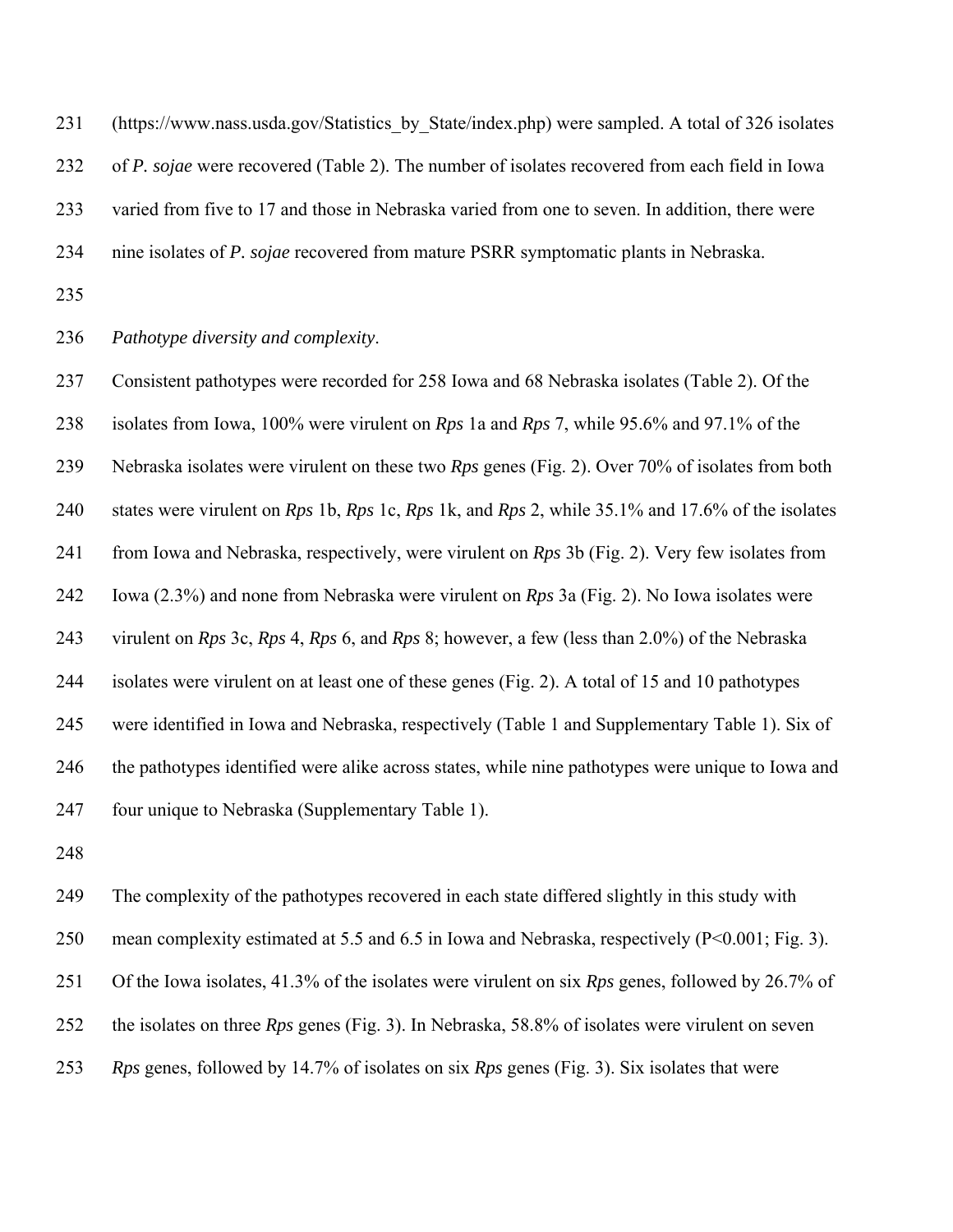254 virulent on 8 *Rps* genes were recovered in Nebraska, while four and three isolates from Iowa 255 were virulent on nine and 10 *Rps* genes, respectively (Fig. 3).

256

257 The percent of isolates that were virulent on *Rps* 1a, *Rps* 1b, *Rps* 1c, *Rps* 1k, and *Rps* 3a in Iowa 258 increased in this survey compared with the surveys done from 1991 to 1994 and 2012 to 2013 259 (Supplementary Fig. 1). In this survey however, no isolates with virulence to *Rps* 6 or *Rps* 8 were 260 detected in Iowa, while they had been detected in the earlier surveys. Similarly, in Nebraska, the 261 prevalence of isolates that were virulent on *Rps* 1a, *Rps* 1b, and *Rps* 1k increased and those that 262 were virulent for *Rps* 1c, *Rps* 3a, *Rps* 6, and *Rps* 8 decreased compared to the 2000 to 2004 and 263 2012 to 2013 surveys (Supplementary Fig. 2).

264

265 Comparison of the calculated diversity indexes between the two states should be done with 266 caution, since sample sizes (the number of isolates evaluated) varied greatly (5.5-fold more 267 isolates from Iowa versus Nebraska). Even so, indices were similar between states (Table 2). 268 Simple diversity was low for both states indicating the proportion of distinct pathotypes relative 269 to the total number of isolates collected was low, with the value for Iowa less than half of that for 270 Nebraska (Table 2). Low values for both states were also calculated for the Gleason diversity 271 index, which indicated the richness of pathotypes among the isolates (Table 2). The Shannon 272 Diversity index, which measures relative differences in pathotypes among the isolates was 273 greater for Iowa compared to Nebraska (2.04 versus 1.64) (Table 2). The evenness scores for 274 Iowa and Nebraska isolates were similar (0.75 and 0.71, respectively) and indicated the number 275 of pathotypes of isolates within each community was not similar (Table 2). Simpson's index,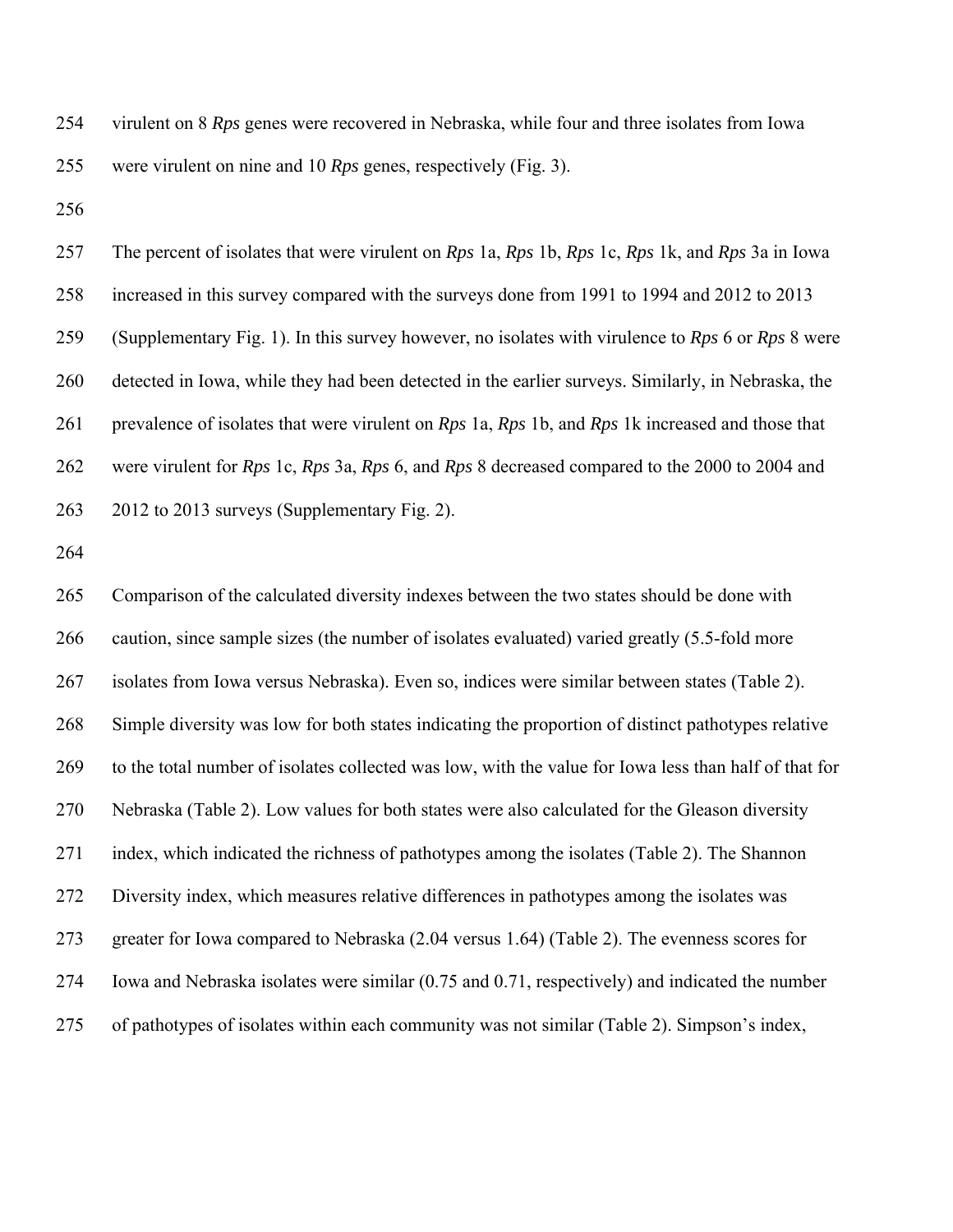276 which gives a measure of pathotype richness and evenness, was close to 1 for both states (Table

277 2). The closer the value to 1, the more diverse the population.

278

# 279 *Survey of* Rps *genes present in commercial soybean cultivars*

280 The number of cultivars tested in the Illinois Soybean Variety trials varied from 236 cultivars in 281 2019 to 588 cultivars in 2010 (Fig. 4). The percentage of cultivars reported to have a *Rps* gene 282 also varied from year to year (Fig. 4). Across all years however, *Rps* 1c was always the most 283 frequently reported gene followed by *Rps* 1k (Fig. 4). The *Rps* 1c gene was present in 284 approximately 28.0% of cultivars tested in 2014 and 2020, and more than 50% of cultivars in 285 2011, 2012, 2013, 2017, and 2018 (Fig. 4). In general, the frequency of the *Rps* 1k gene in 286 cultivars tested decreased from 2010 (24.3%) to 2018 (7.2%); however, in 2019 and 2020, 11.0% 287 and 14.8%, respectively, of cultivars were reported to have the gene (Fig. 4). The *Rps* 1a gene 288 was present in less than 10% of cultivars tested from 2010 through 2020, while *Rps* 3a was 289 present in less than 5 % of the cultivars tested, and was not reported in any cultivars in 2018 to 290 2020 (Fig. 4).

291

#### 292 **Discussion**

293 This study compared the pathotype diversity of *P. sojae* from Iowa and Nebraska to other 294 similar studies in the region (Dorrance et al. 2016; Schimelfenig et al. 2005; Stewart et al. 2016; 295 White et al. 1983; Yang et al. 1996). Similar to previous studies, the pathogen was recovered 296 from all fields sampled in Iowa and Nebraska, suggesting it is endemic in commercial soybean 297 fields throughout both states. The Iowa isolates were categorized into 15 pathotypes, which is 298 half of the number of pathotypes that were reported for Iowa in the Dorrance et al. (2016) study,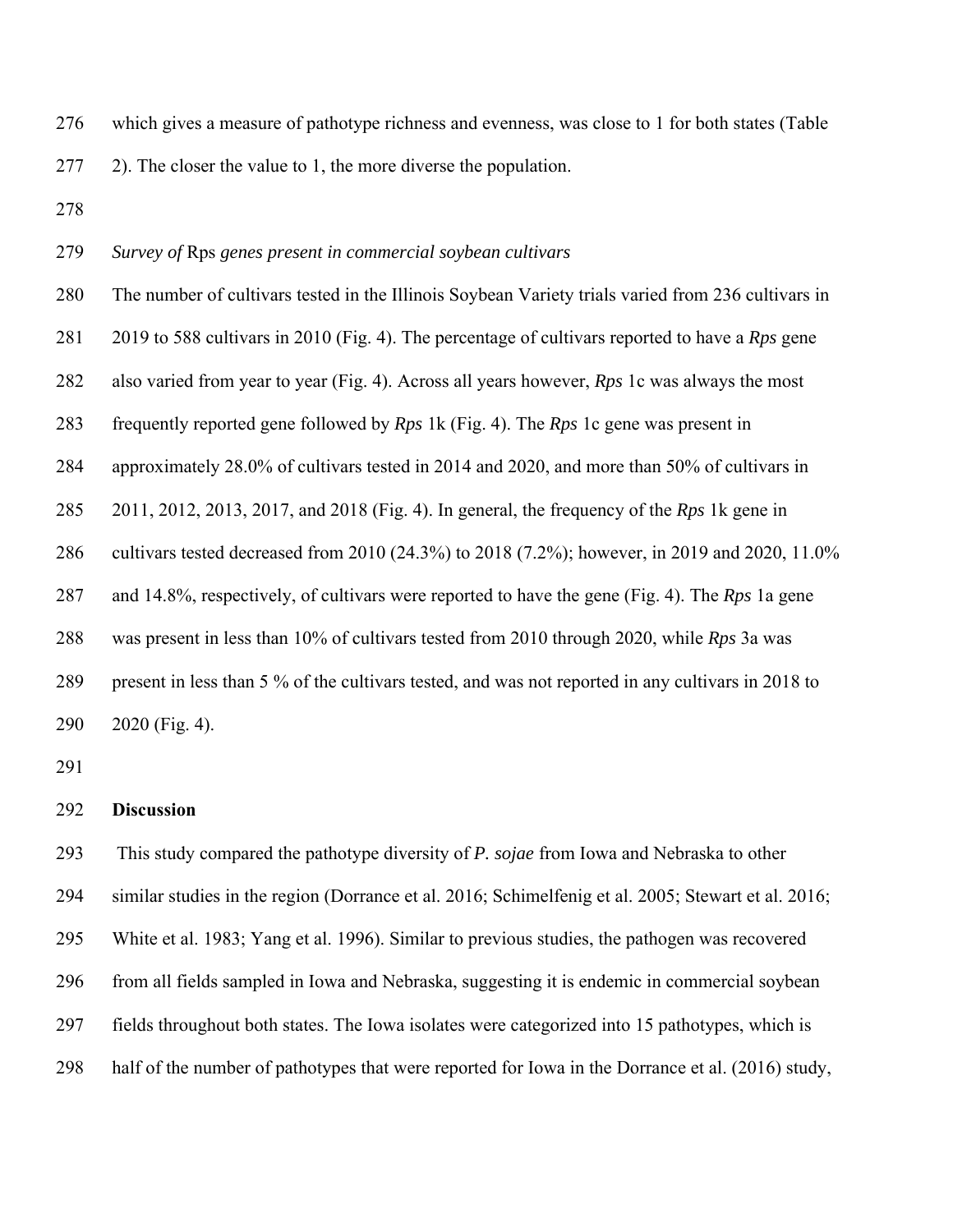299 which was conducted three to four years previously, while the Nebraska isolates were

300 categorized into 10 pathotypes, which is similar to the Dorrance et al. (2016) study. Although the

301 number of pathotypes in populations of the pathogen in Iowa and Nebraska have not increased

302 since 2013, the complexity of the pathotypes has increased. Pathotype complexity of Iowa

303 isolates increased (5.5 versus 3.6) compared to that reported in Dorrance et al. (2016).

304

305 We tested virulence of Iowa and Nebraska isolates on 15 soybean genotypes, which is more than 306 the eight to 10 genotypes used in previous studies (Dorrance et al. 2016; Yang et al. 1996), but 307 similar to another study done in Iowa where 14 genotypes were used (Robertson et al. 2009). In 308 that study, 23 pathotypes were present in two fields that were intensively sampled, whereas the 309 current study sampled 26 fields. Surprisingly, we detected fewer pathotypes among the Iowa 310 isolates in this study compared to these previous studies, despite using more genotypes in the 311 differential set. Nevertheless, in both states the frequency of isolates that were virulent on *Rps*  312 1a*, Rps* 1c, and *Rps* 1k, remained high while the frequency of isolates virulent on all other genes 313 evaluated remained comparatively low, as has been reported in previous studies (Dorrance et al. 314 2016; Robertson et al. 2009; Schimelfenig et al. 2005; White et al. 1985; Yang et al. 1996). One 315 explanation for the reduced number of pathotypes detected in Iowa in this survey compared to 316 other surveys could be due to where the soil was collected for baiting. In this survey, soil was 317 collected from fields arbitrarily selected across Iowa; whereas, in Dorrance et al. (2016), soil 318 samples were collected from fields with a history of PSRR or stand establishment issues. 319 Another explanation may be a function of the fitness of the pathotype. Plates were checked daily 320 for signs of mycelium growing from symptomatic tissue. Mycelium that is first noticed growing 321 out from symptomatic tissue is typically the first and only mycelium to be isolated. Therefore,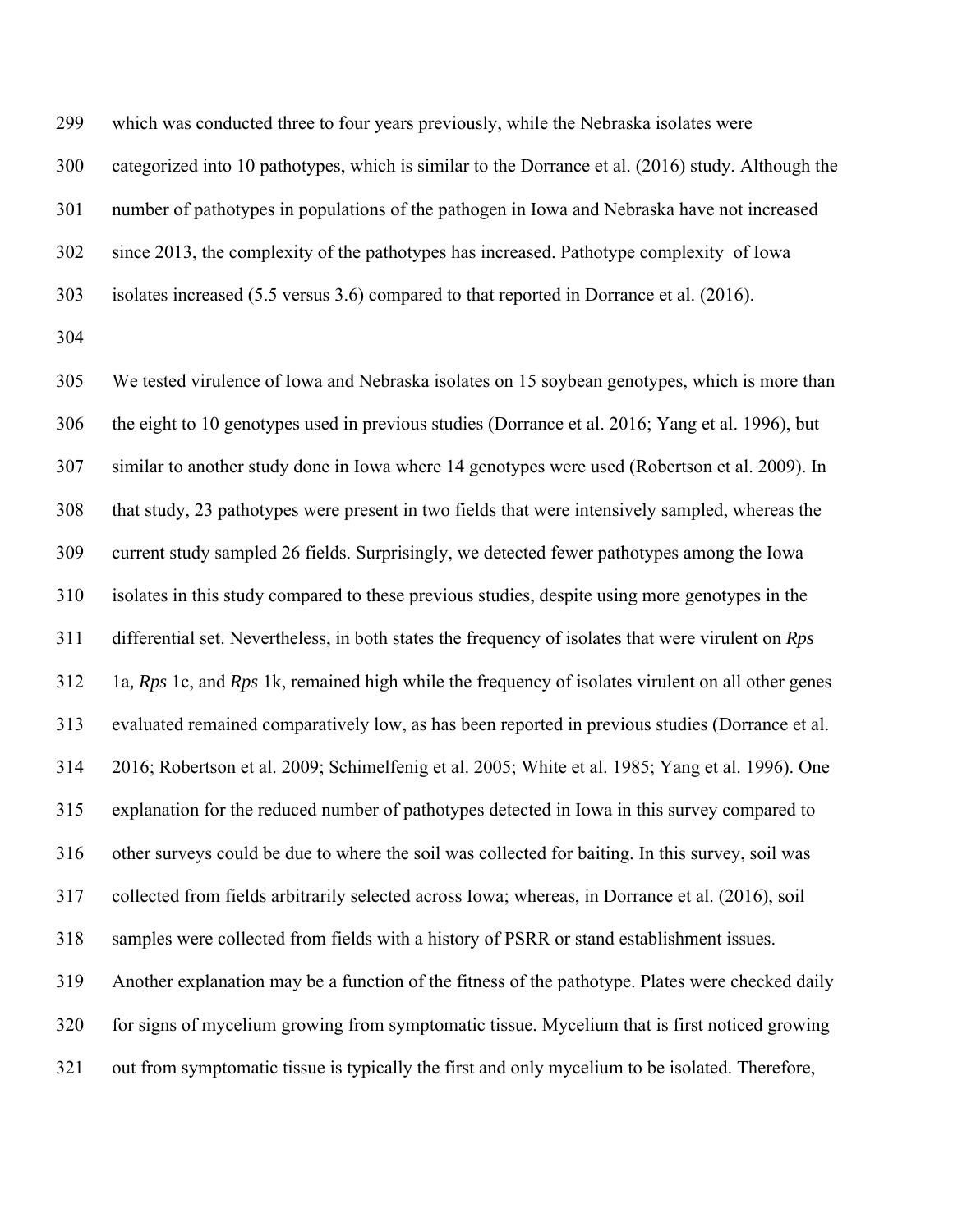322 pathotypes that are faster growing may have been recovered more frequently than slower 323 growing pathotypes. Niu (2004) reported differences in mycelial growth rate, zoospore 324 production, and infective ability of 16 isolates representing five pathotypes (races) of *P. sojae.*  325

326 Diversity indices allow differences between populations to be compared (McCoy et al. 2019). In 327 this study, all of the diversity indices, except the Simple Index, were slightly higher for Iowa 328 than Nebraska, indicating more pathotype diversity in Iowa. Since considerably more isolates 329 were collected in Iowa than Nebraska (258 isolates vs 68 isolates, respectively), there was a 330 greater chance of detecting unique pathotypes (greater richness) and thus affecting a diversity 331 index. In Iowa, 15 pathotypes were detected compared to 10 pathotypes in Nebraska. That 332 Nebraska had a greater Simple index than that of Iowa is because a comparatively higher number 333 of pathotypes were detected among the lower number of isolates collected from Nebraska. Thus, 334 the Simple Index indicated greater diversity in Nebraska, although since the values for both 335 states were both close to zero, diversity was still relatively low. The Gleason, Shannon, and 336 Simpson indices of diversity for isolates of *P. sojae* recovered from Iowa were similar to those 337 reported in other studies (Dorrance et al. 2016; Stewart et al. 2016); however, the Simple index 338 was also lower in this study compared to the Dorrance et al. (2016) study. Similarly, we 339 evaluated considerably more isolates in this study (258 isolates) compared with the Dorrance et 340 al. (2016) and Stewart et al. (2016) studies (130 and 47 isolates, respectively), but detected 341 proportionally fewer pathotypes (15 vs 37 and 10, respectively). Even so, comparison of the 342 calculated diversity indices among studies should be done with caution, since diversity indices 343 are dependent on sample size, evenness and richness, and, furthermore, there are subtle 344 differences in the characteristics of diversity they report (Daly et al. 2018).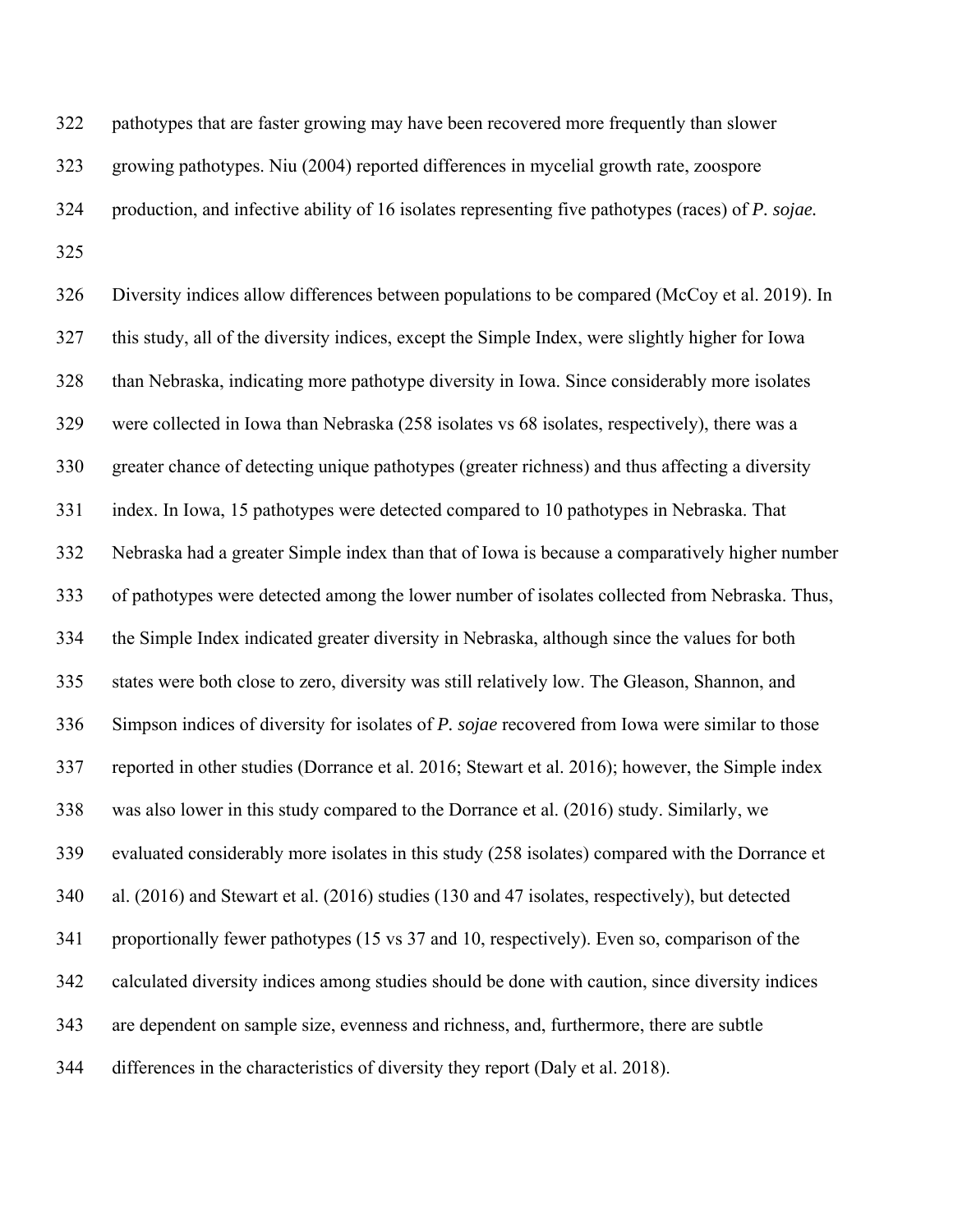345 Several studies have suggested widespread deployment of *Rps* genes in commercial soybean 346 cultivars have contributed to the high frequencies of isolates with virulence to the genes 347 deployed (Dorrance et al. 2016; Jackson et al. 2004; Schmitthenner et al. 1994; Yan and Nelson 348 2019; Yang et al. 1996). Certainly, data from the Illinois Soybean Variety trials support this 349 suggestion since *Rps* 1c and *Rps* 1k have been extensively incorporated into commercial soybean 350 cultivars over the past decade; 42.8% and 17.2% of all cultivars tested, respectively. Thus, 351 detection of higher frequencies of isolates virulent on these genes could be a function of these 352 genes being available in many conventional soybean cultivars. Regarding *Rps* 3a, approximately 353 2% of isolates tested in this study were virulent on this gene, which is less than that reported by 354 Dorrance et al. (2016) in their study. Only 1.4% of cultivars evaluated in the Illinois Soybean 355 Variety trials were reported to have *Rps* 3a. Consequently, the low frequency of *P. sojae* isolates 356 with virulence to *Rps* 3a may be a function of low selection pressure. In contrast, *Rps* 1a has 357 been deployed in few (5%) cultivars over the same time period and yet almost all of the isolates 358 tested in this study (323 of 324 isolates) were virulent on *Rps* 1a. Other studies have also 359 reported high frequencies of isolates that are virulent on *Rps* 1a (Dorrance et al. 2016, Robertson 360 et al. 2009; Yang et al. 1996). *Rps* 1a was the first resistance gene against *P. sojae* deployed in 361 commercial soybean cultivars in the north central U.S. (Grau et al. 2004). Since almost all the 362 isolates were virulent on *Rps* 1a, this implies that there are few, if any, fitness costs associated 363 with loss of the avirulence gene *Avr* 1a in *P. sojae.*

364

365 Our data suggest populations of *P. sojae* in Iowa and Nebraska have adapted to *Rps* 1a, *Rps* 1c, 366 or *Rps* 1k since nearly 70% to 100% of isolates recovered from fields in Iowa and Nebraska were 367 virulent on these three genes. Indeed, the frequency of isolates from Iowa that are virulent on *Rps*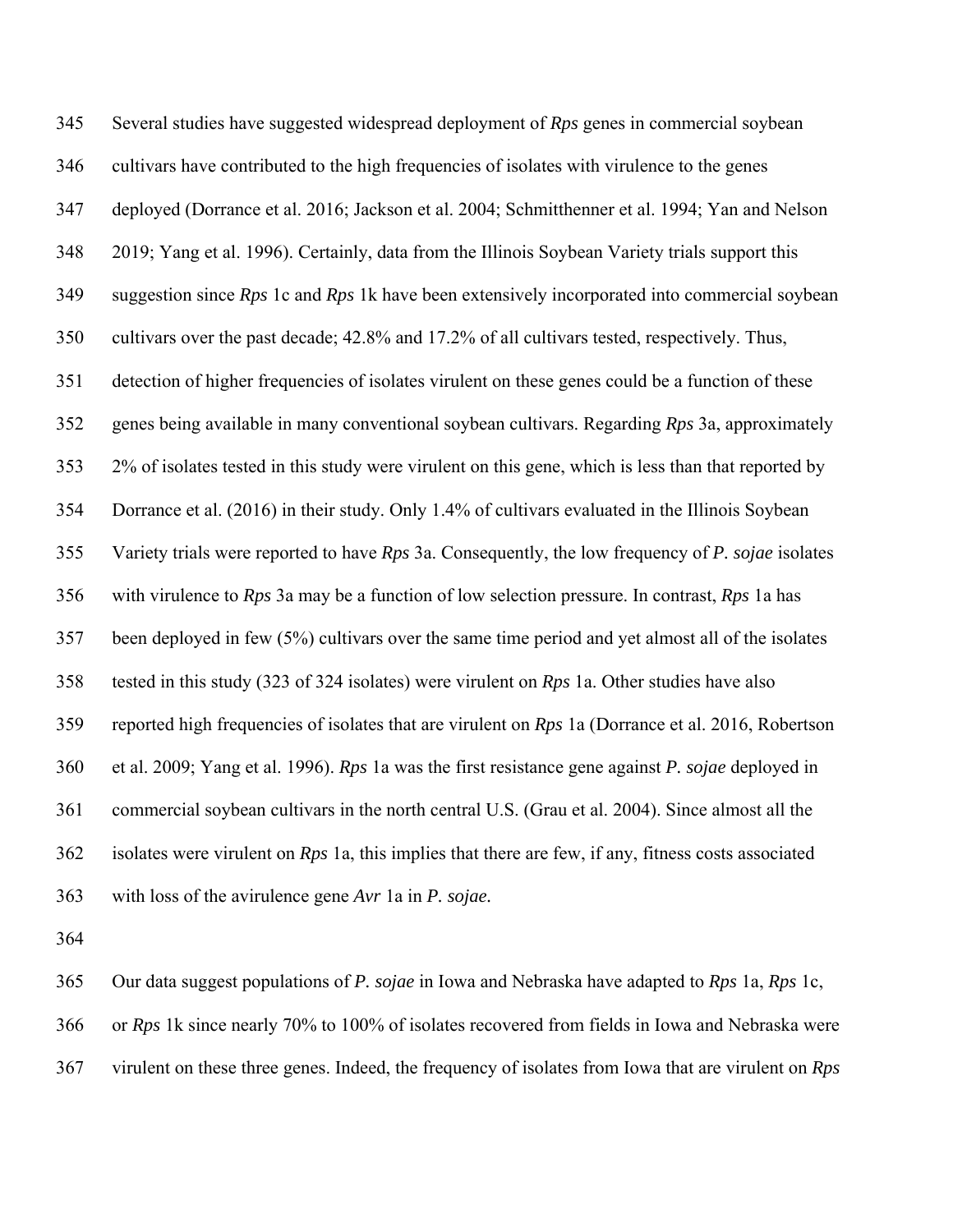368 1c and *Rps* 1k has increased since the last survey in 2012 to 2013 (Dorrance et al. 2016). 369 Although the frequency of virulence on *Rps* 1k in Nebraska has increased and the frequency of 370 virulence on *Rps* 1c was slightly lower, this may be because fewer isolates (14 isolates) were 371 collected in the 2012 to 2013 survey (Dorrance et al. 2016). Despite the high frequency of *P.*  372 *sojae* isolates that are virulent on *Rps* genes commonly used in commercial soybean cultivars 373 (*Rps* 1c and *Rps* 1k), in the past five years, widespread outbreaks of PSRR have not been 374 reported in either Iowa or Nebraska. Reasons for this include unfavorable conditions for 375 infection and disease development (Robertson et al. 2009; Rojas et al. 2017), widespread use of 376 seed treatments that reduce damping off (Dorrance et al. 2009; Garnica and Giesler 2019) and 377 therefore loss of crop stand, or high partial resistance in cultivars being planted.

378

379 Data from our study suggests incorporating *Rps* 3a into commercial cultivars could be very 380 useful for reducing losses to PSRR in Iowa and Nebraska, since so few isolates were virulent on 381 the *Rps* 3a differential line (PI 171442) used. Dorrance et al. (2016) also suggested that *Rps* 3a 382 would be a good candidate for incorporation into commercial cultivars, since less than 15% of 383 the isolates in that study were virulent on the gene. Interestingly, no cultivars with *Rps* 3a were 384 tested in the Illinois Soybean Variety trials in 2018, 2019, and 2020. Since the durability of a *Rps*  385 gene is estimated to be 8 to 20 years (Dorrance et al. 2003; Grau et al. 2004), stacking *Rps* genes 386 has also been suggested to prolong the life of a *Rps* gene (Dorrance et al. 2016; Yan and Nelson 387 2019). Between 2010 and 2020, of the more than 4000 cultivars entered into the Illinois Soybean 388 Variety trials, only 13 cultivars were reported to have stacked *Rps* genes; either *Rps* 1a and 389 *Rps*1c (2 cultivars), *Rps* 1c and *Rps*1k (3 cultivars), *Rps* 1c and *Rps* 3a (6 cultivars), and *Rps* 1k 390 and *Rps*3a (2 cultivars).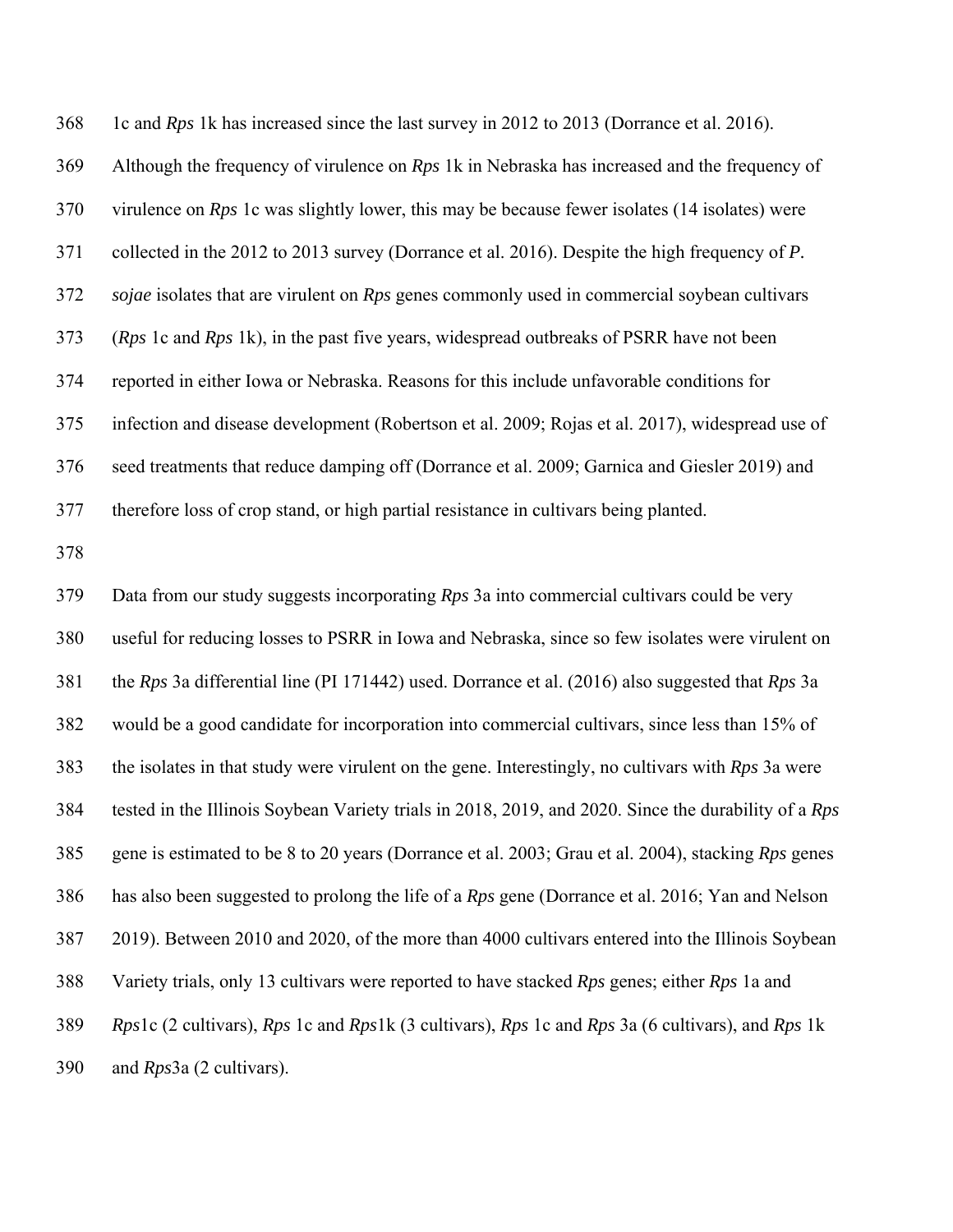392 Data from this study corroborates previous work reporting that the diversity and complexity of *P.*  393 *sojae* in the north central U.S. continues to increase. Effective management of PSRR in Iowa and 394 Nebraska will rely on strategic deployment of *P. sojae-*resistant cultivars. Since many of the *P.*  395 *sojae* isolates in our study were virulent on *Rps* 1a, *Rps* 1c, and *Rps* 1k, cultivars with these 396 genes may not provide adequate protection against PSRR unless the cultivars also have a high 397 level of partial resistance. Multigenic partial resistance is effective against all pathotypes of the 398 pathogen (Schmitthenner 1985). Although partial resistance is only expressed after the first true 399 leaves have emerged (Dorrance et al. 2007), cultivars with partial resistance can still be infected 400 by the pathogen. However, the level of root colonization is reduced and consequently disease 401 development is slower and a soybean plant is still productive, albeit yields may be reduced. 402 Commercial soybean cultivars with partial resistance are available and this information, along 403 with *Rps* gene information, is usually presented in seed company catalogs. Cultivars with *Rps* 3a 404 should reduce PSRR; however, to maintain durability of this gene, stacking *Rps* 3a with another 405 *Rps* gene and/or partial resistance is recommended. The Illinois Soybean Variety trials data listed 406 varieties with two *Rps* genes; however, zero to less than one percent of the varieties tested in any 407 one year from 2010 to 2018 contained stacked genes. Therefore, these data suggest varieties with 408 stacked genes are not easily available. No data for partial resistance was available in the Illinois 409 Soybean Variety trials data, so it was difficult for us to determine the percent of varieties that had 410 a *Rps* gene stacked with partial resistance. Alternatively, rotating *Rps* genes with each other or 411 partial resistance may also help with *Rps* durability. In the *P. nicotianae*-tobacco pathosystem, 412 rotating single-gene resistance and cultivars with high levels of partial resistance mitigated race 413 shifts of the pathogen (Sullivan et al. 2010). However, rotating *Rps* genes in the *P. sojae*-soybean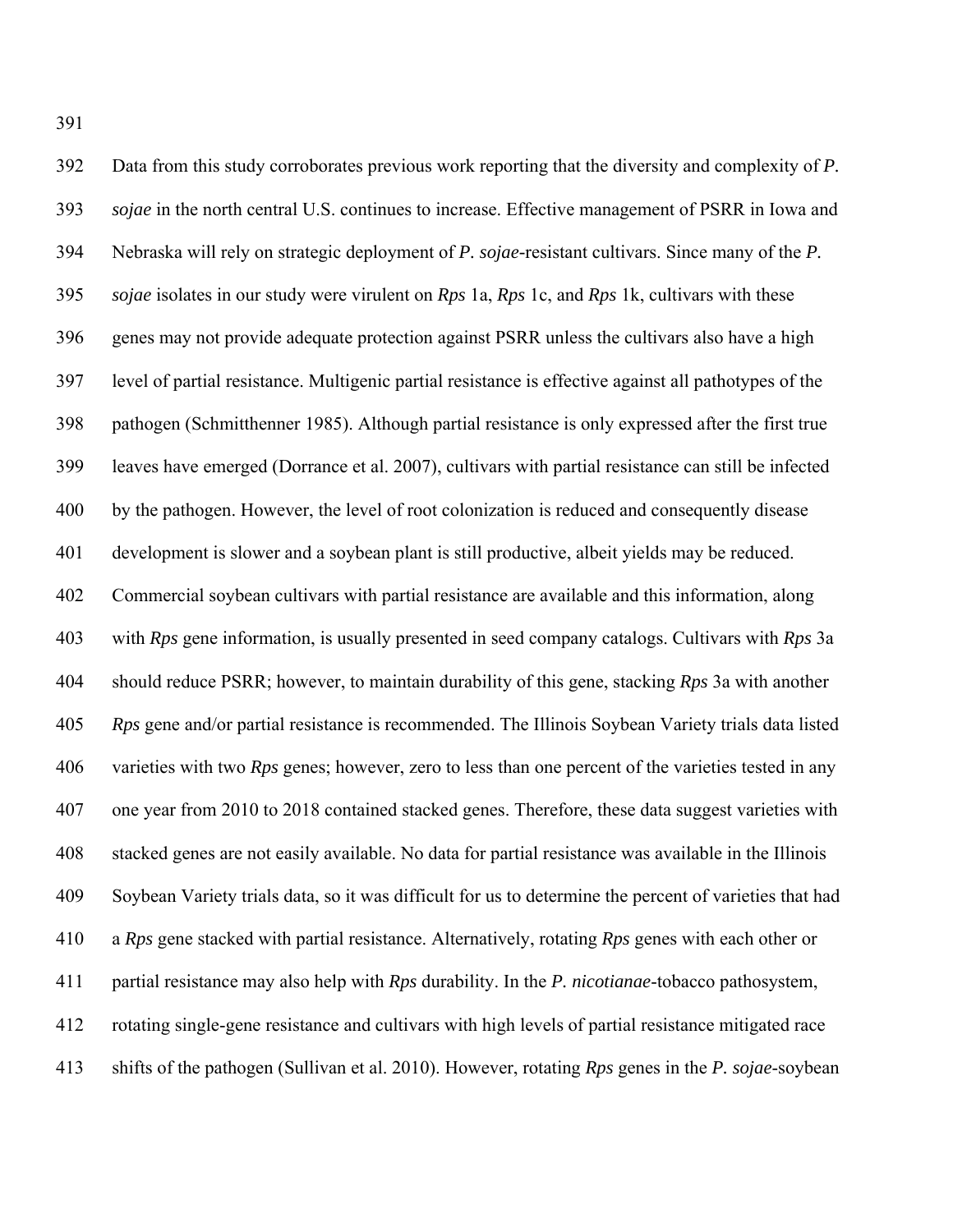- 414 pathosystem needs to be explored further since Stewart et al. (2014) reported that changes in
- 415 pathotype of *P. sojae* were not a function of the type of resistance deployed. Another option to
- 416 maintain durability of *Rps* genes could be seed treatments to protect against damping off caused
- 417 by *P. sojae* (Dorrance et al. 2009; Garnica and Giesler 2019).
- 418
- 419 **Funding**
- 420 This work was partially funded by the North Central Soybean Research Program and the
- 421 National Institute for Food and Agriculture HATCH IOW03908.
- 422

# 423 **Literature Cited**

- 424 Allen, T., Bradley, C., Sisson, A., Byamukama, E., Chilvers, M., Coker, C., Collins, A.,
- 425 Damicone, J., Dorrance, A., Dufault, N., Esker, P., Faske, T., Giesler, L., Grybauskas, A.,
- 426 Hershman, D., Hollier, C., Isakeit, T., Jardine, D., Kelly, H., Kemerait, R., Kleczewski, N.,
- 427 Koenning, S., Kurle, J., Malvick, D., Markell, S., Mehl, H., Mueller, D., Mulrooney, R., Nelson,
- 428 B., Newman, M., Osborne, L., Overstreet, C., Padgett, G., Phipps, P., Price, P., Sikora, E., Smith,
- 429 D., Spurlock, T., Tande, C., Tenuta, A., Wise, K., and Wrather, J. 2017. Soybean yield loss
- 430 estimates due to diseases in the United States and Ontario, Canada, from 2010 to 2014. Plant 431 Health Prog. 18:19-27.
- 432
- 433 Ames, K. A., Joos, D. K., and Nafziger, E. D. 2015. Soybean Variety Test Results in Illinois 434 2015. University of Illinois at Urbana-Champaign Crop Sciences Special Report 2015-04.
- 435
- 436 Ames, K. A., Joos, D. K., and Nafziger, E. D. 2016. Soybean Variety Test Results in Illinois -
- 437 2016. University of Illinois at Urbana-Champaign Crop Sciences Special Report 2016-04.
- 438
- 439 Bernard, R.L., Smith, P.E., Kaufmann, M.J., and Schmitthenner, A.F. 1957. Inheritance of
- 440 resistance to Phytophthora root and stem rot in soybean. Agron. J. 49:391.
- 441
- 442 Cooke, D. E. L., Drenth, A., Duncan, J. M., Wagels, G., and Brasier, C. M. 2000. A molecular
- 443 phylogeny of *Phytophthora* and related Oomycetes, Fungal Genet. Biol. 30:17-32.
- 444
- 445 Costamilan, L. M., Clebsch, C. C., Soares, R. M. and Dorrance, A. E. 2013. Pathogenic diversity
- 446 of *Phytophthora sojae* pathotypes from Brazil. Eur. J. Plant Pathol. 135:845–853.
- 447 https://doi.org/10.1007/s10658-012-0128-9
- 448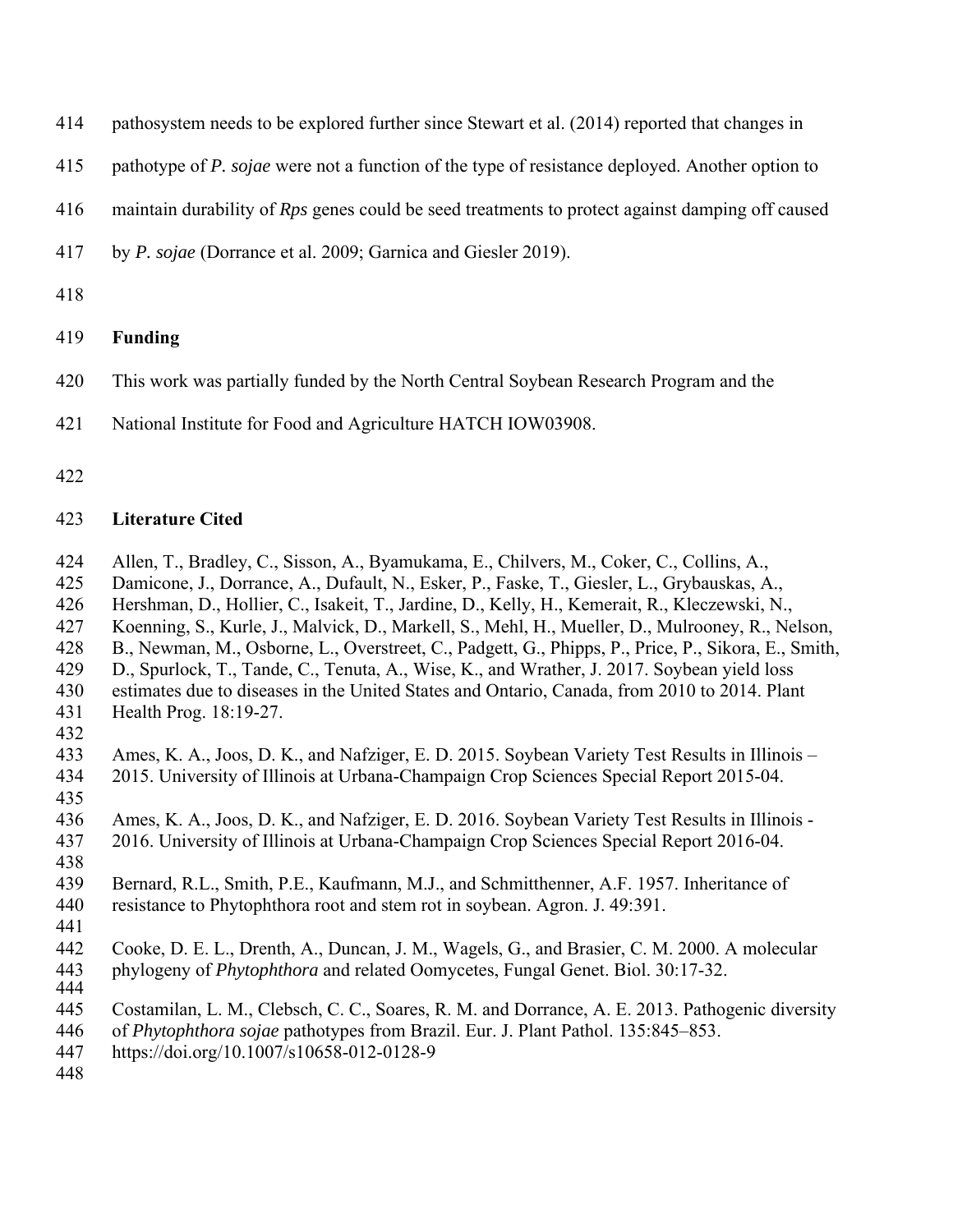- 449 Crop Protection Network. 2020. Estimates of corn, soybean, and wheat yield losses due to
- 450 disease: an online tool. Doi.org/10.31274/cpn-20191121-0.
- 451
- 452 Daley, A. J., Baetens, J. M., and De Baets, B. 2018. Ecological diversity: measuring the
- 453 unmeasurable. Mathematics. 6:119. https://doi.org/10.3390/math6070119.
- 454
- 455 Dorrance, A. E., Berry, S. A., Anderson, T. R. and Meharg, C. 2008. Isolation, storage,
- 456 pathotype characterization, and evaluation of resistance for *Phytophthora sojae* in soybean. 457 Online. Plant Health Prog. doi:10.1094/PHP-2008-0118-01-DG.
- 458
- 459 Dorrance, A. E., Jia, H. and Abney, T. S. 2004. Evaluation of soybean differentials for their 460 interaction with *Phytophthora sojae*. Plant Health Prog. doi:10.1094/PHP-2004-0309-01-RS.
- 461
- 462 Dorrance, A. E., Kurle, J., Robertson, A. E., Bradley, C. A., Giesler, L., Wise, K. and Concibido,
- 463 V. C. 2016. Pathotype diversity of *Phytophthora sojae* in eleven states in the United States. Plant
- 464 Dis. 100:1429-1437. 465
- 466 Dorrance, A. E., McClure, S. A., and de Silva, A. 2003. Pathogenic diversity of *Phytophthora*  467 *sojae* in Ohio soybean fields. Plant Dis. 87:139-146.
- 468
- 469 Dorrance, A. E., Mills, D., Robertson, A. E., Draper, M. A., Giesler, L., and Tenuta, A. 2007. 470 Phytophthora root and stem rot of soybean. The Plant Health Instructor. DOI:10.1094/PHI-I-471 2007-0830-07.
- 472
- 473 Dorrance, A.E., Robertson, A.E., Cianzo S., Draper, M., Giesler, L., Tenuta, A., Anderson, T.,
- 474 and Grau, C. 2009. Integrated management strategies for *Phytophthora sojae* combining host
- 475 resistance and seed treatments. Plant Dis. 93:875-882.
- 476
- 477 Esgar, R. W., Joos, D. K., Henry, B. R., Nafziger, E. D. and Smyth, C. A. 2010. Soybean Variety
- 478 Test Results in Illinois 2010. University of Illinois at Urbana-Champaign Crop Sciences 479 Special Report 2010-04.
- 480
- 481 Esgar, R. W., Joos, D. K., Henry, B. R., Nafziger, E.D. and Smyth, C.A. 2011. Soybean Variety
- 482 Test Results in Illinois 2011. University of Illinois at Urbana-Champaign Crop Sciences 483 Special Report 2011-04.
- 484
- 485 Esgar, R.W., Joos, D.K., Henry, B.R., Nafziger, E.D. and Smyth, C.A. 2012. Soybean Variety
- 486 Test Results in Illinois 2012. University of Illinois at Urbana-Champaign Crop Sciences
- 487 Special Report 2012-04.
- 488 Flor, H. H. 1955. Host–parasite interaction in flax rust its genetics and other implications. 489 Phytopathology 45: 680-685.
- 490 Garnica, V. C., and Giesler, L. J. 2019. Soybean canopy coverage, population, and yield
- 491 responses to seed treatment and cultivar resistance to *Phytophthora sojae* in Nebraska. Online
- 492 Publication. Plant Health Prog. 20:229-237. https://doi.org/10.1094/PHP-05-19-0036-RS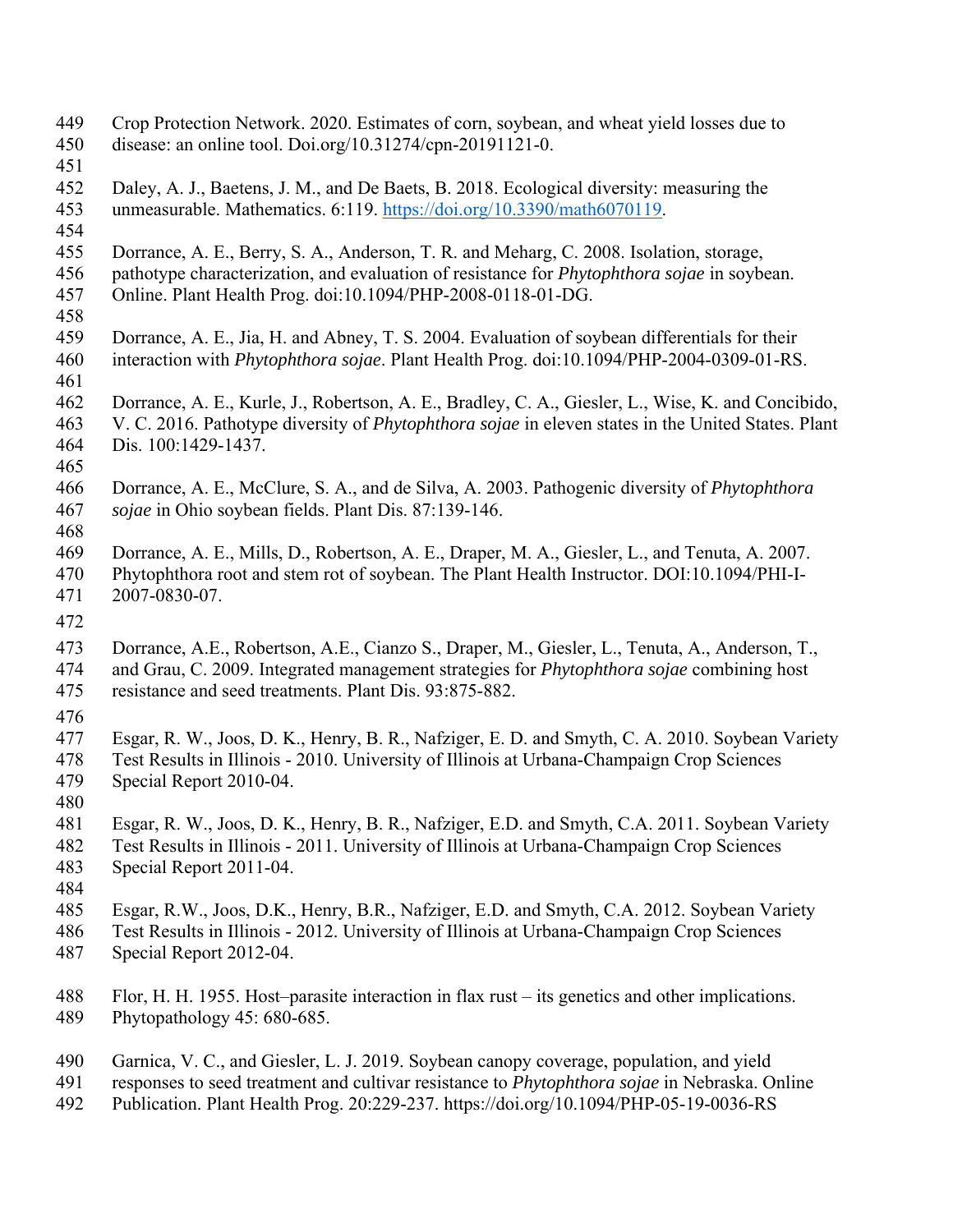- 493 Gevers, H. O. 1975. A new major gene for resistance to *Helminthosporium turcicum* leaf blight 494 of maize. Plant Dis. Rep. 59:296-299.
- 495 Grau, C. R., Dorrance, A. E., Russin, J., and Bond, J. 2004. Fungal Diseases. Pages 679-763 in: 496 Soybeans: Improvement, production and Uses. H. R. Boemann and J. E. Specht, eds. American 497 Society of Agronomy, Crop Science Society of America, Soil Science Society of America, Inc. 498 Madison, WI.
- 499 Grijalba, P. E., del C. Ridao, A., Guillin, E. and Steciow, M. 2020. Pathogenic diversity
- 500 of *Phytophthora sojae* in the southeast of the Province of Buenos Aires. Trop. Plant
- 501 Pathol. 45:397–401. https://doi.org/10.1007/s40858-020-00364-7.
- 502 Jackson, T. A., Kirkpatrick, T. L., and Rupe J. C. 2004. Races of *Phytophthora sojae* in
- 503 Arkansas soybean fields and their effects on commonly grown soybean cultivars. Plant Dis. 504 88:345-351.
- 505
- 506 Joos, D. K. 2017. Soybean Variety Test Results in Illinois 2017. University of Illinois at 507 Urbana-Champaign Crop Sciences Special Report 2017-04.
- 509 Joos, D. K. 2018. Soybean Variety Test Results in Illinois 2018. University of Illinois at 510 Urbana-Champaign Crop Sciences Special Report 2018-04.
- 511

521

- 512 Joos, D. K. 2019. Soybean Variety Test Results in Illinois 2019. University of Illinois at 513 Urbana-Champaign Crop Sciences Special Report 2019-04.
- 514
- 515 Joos, D. K. 2020. Soybean Variety Test Results in Illinois 2020. University of Illinois at 516 Urbana-Champaign Crop Sciences Special Report 2020-04.
- 518 Joos, D. K., Esgar, R. W., Henry, B. R., and Nafziger, E. D. 2013. Soybean Variety Test Results 519 in Illinois - 2013. University of Illinois at Urbana-Champaign Crop Sciences Special Report 520 2013-04.
- 522 Joos, D. K., Esgar, R. W., Henry, B. R., and Nafziger, E. D. 2014. Soybean Variety Test Results 523 in Illinois - 2014. University of Illinois at Urbana-Champaign Crop Sciences Special Report 524 2014-04.
- 525
- 526 Kolmer, J. A. 1996. Genetics of resistance to wheat leaf rust. Ann. Rev. Phytopathology 34:435- 527 455.
- 528
- 529 Kolmer, J.A. 2019. Virulence of *Puccinia triticina,* the wheat leaf rust fungus in the United
- 530 States in 2017. Plant Dis. 103:2113-2116 https://doi.org/10.1094/PDIS-09-18-1638-SR
- 531
- 532 Matthiesen, R. L., Abeysekara, N. S., Ruiz-Rojas, J. J., Biyashev, R. M., Saghai Maroof, M. A.,
- 533 and Robertson, A. E. 2016. A method for combining isolates of *Phytophthora sojae* to screen for
- 534 novel sources of resistance to Phytophthora stem and root rot in soybean. Plant Dis. 100: 1424-
- 535 1428.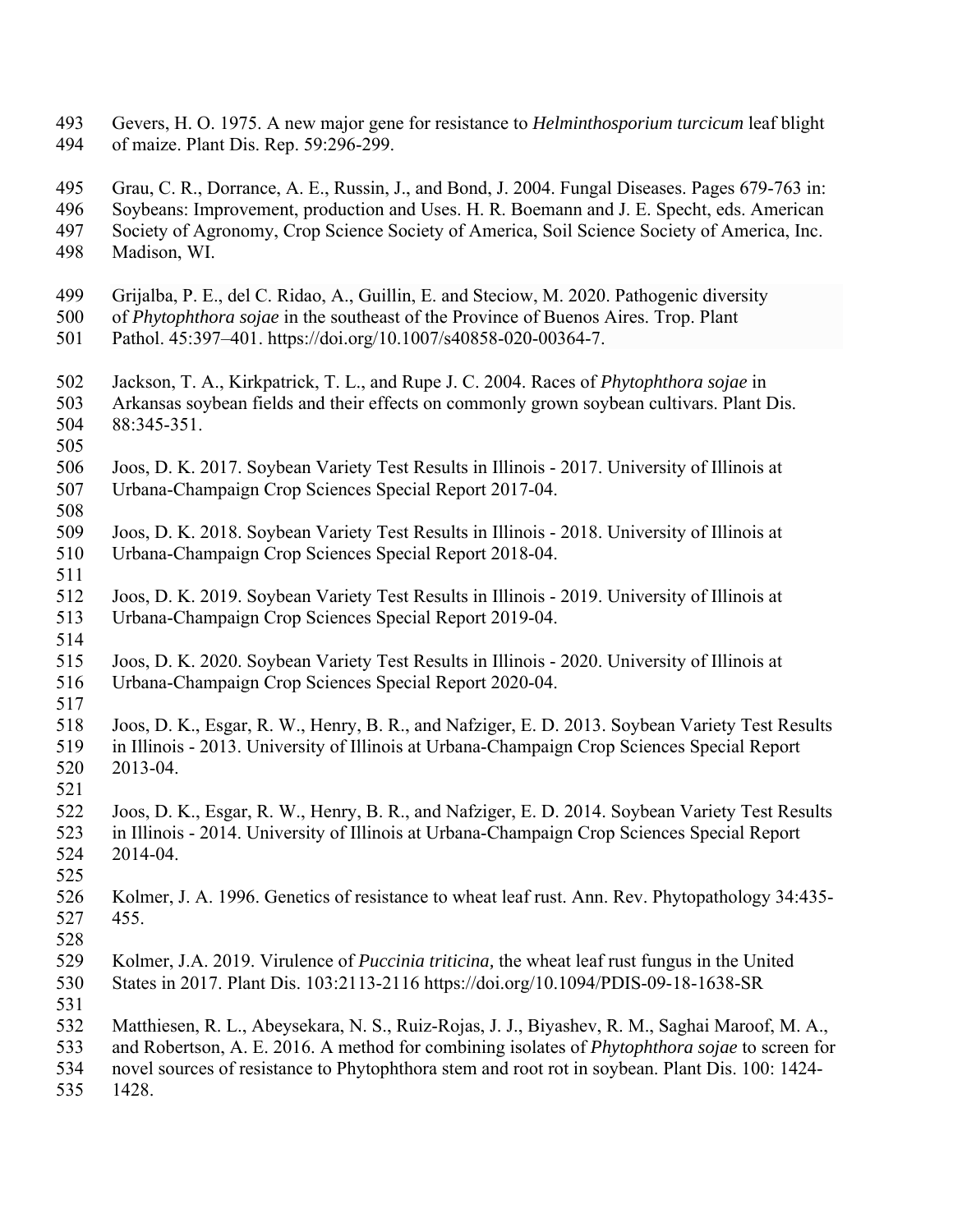- 536
- 537 McCoy, A. G., Noel, Z., Sparks, A. H. and Chilvers, M. 2019. Hagis, an R package resource for
- 538 pathotype analysis of *Phytophthora sojae* populations causing stem and root rot of soybean.
- 539 MPMI 32:1574-1576.
- 540
- 541 Niu, X. 2004. Assessment of *Phytophthora sojae race* population and fitness components in 542 Iowa. M.S. Thesis. Iowa State University.
- 543
- 544 R Core Team. 2019. R: A language and environment for statistical computing. R Foundation for 545 Statistical Computing, Vienna, Austria.
- 546
- 547 Robertson, A. E., Cianzio, S. R., Cerra, S. M., and Pope, R. O. 2009. Within-field pathogenic 548 diversity of *Phytophthora sojae* in commercial soybean fields in Iowa. Plant Health Prog. 549 doi:10.1094/PHP-2009-0908-01-RS.
- 550
- 551 Rojas A., Jacobs J. L., Napieralski S., Karaj B., Bradley C. A., Chase T., Esker P. D., Giesler L.
- 552 J, Jardine D. J., Malvick D. K., Markell, S. G., Nelson, B. D., Robertson, A. E., Rupe, J. C.,
- 553 Smith, D. L., Sweets, L. E., Tenuta, A. U., Wise, K. A., and Chilvers, M. I. 2017. Oomycete
- 554 species associated with soybean seedlings in North America Part I: Identification and 555 pathogenicity characterization. Phytopathology. 107:208-292.
- 556
- 557 Ryley, M. J., Obst, N. R., Irwin, J. A. G., and Drenth, A. 1998. Changes in the racial composition 558 of *Phytophthora sojae* in Australia between 1979 and 1996. Plant Dis. 82:1048-1054.
- 559 560 Schmitthenner, A. F. 1985. Problems and progress in control of Phytophthora root rot of 561 soybean. Plant Dis. 69:362–368 http://doi.org/10.1094/PD‐69‐362
- 562
- 563 Schmitthenner, A. F., Hobe, M., Bhat, R.G. 1994. *Phytophthora sojae* races in Ohio over a 10- 564 year interval. Plant Dis. 78:269-276.
- 565
- 566 Schimelfenig, J., Giesler, L. J., and Ziems, A. 2005. Diversity of *Phytophthora sojae* pathotypes 567 in Nebraska soybean fields from 2000 to 2004. (Abstr.). Phytopathology 95:S93.
- 568
- 569 Slaminko, T.L., Bowen, C.R., and Hartman, G.L. 2010. Multi-year evaluation of commercial 570 soybean cultivars for resistance to *Phytophthora sojae*. Plant Dis. 94:368-371.
- 571
- 572 Stewart, S., Abeysekara, N., and Robertson, A. E. 2014. Pathotype and genetic shifts in a 573 population of *Phytophthora sojae* under soybean cultivar rotation. Plant Dis. 98:614-624.
- 574
- 575 Stewart, S., Robertson, A. E., Wickramasinghe, D., Draper, M. A., Michel, A., and Dorrance, A.
- 576 E. 2016. Population structure among and within Iowa, Missouri, Ohio, and South Dakota
- 577 populations of *Phytophthora sojae*. Plant Dis. 100:367-379.
- 578
- 579 Sullivan, M. J., Parks, E. J., Cubeta, M. A., Gallup, C. A., Melton, T. A., Moyer, J. W., and
- 580 Shew, H. D. 2010. An assessment of the genetic diversity in the field population of *Phytophthora*
- 581 *nicotianae* with changing race structure. Plant Dis. 94:455-460.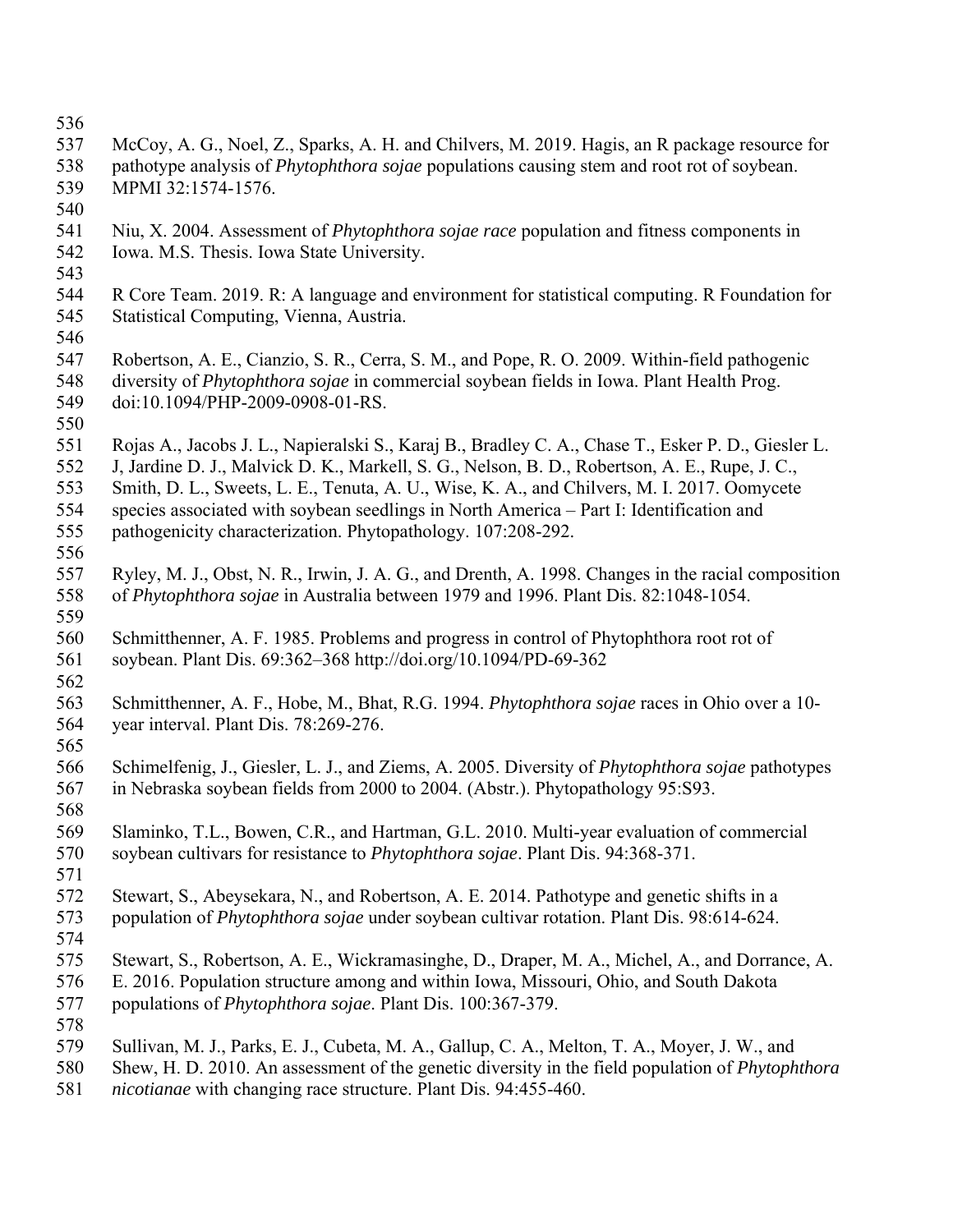- 582 Van, K., Rolling, W., Biyashev, R. M., Matthiesen, R. L., Abeysekara, N. S., Robertson, A. E.,
- 583 Veney, D. J., Dorrance, A. E., McHale, L. K. and Saghai-Maroof, M. A. 2020. Mining
- 584 germplasm panels and phenotypic datasets to identify genes for resistance to *Phytophthora sojae*
- 585 in soybean. The Plant Genome (e20063). https://doi.org/10.1002/tpg2.20063
- 586
- 587 Ward E. W. B. 1990. The interaction of soya beans with *Phytophthora megasperma* f. sp.
- 588 *glycinea*: pathogenicity, pp. 311-327 in Biological Control of Soil-Borne Plant Pathogens, edited 589 by D. Hornby. CAB International, Oxon, United Kingdom.
- 
- 590
- 591 Waterhouse, G. M. 1963. Key to the species of *Phytophthora* de Bary. Mycol. Pap. 92. CAB 592 International, Wallingford, United Kingdom; Commonwealth Mycological Institute, Kew, 593 Surrey, England.
- 594
- 595 Weems, J. D., and Bradley, C. A. 2018. *Exserohilum turcicum* race population distribution in the 596 north central United States. Plant Dis. 102:292-299.
- 597

598 White, D. M., Partridge, J. E., and Williams, J. H. 1983. Races of *Phytophthora megasperma* f. 599 sp. *glycinea* on soybeans in eastern Nebraska. Plant Dis. 67:1281-1282. doi: 10.1094/PD-67- 600 1281.

- 601
- 602 Xue, A. G., Marchand, G., Chen, Y., Zhang, S., Cober, E. R. and Tenuta, A. 2015. Races
- 603 of *Phytophthora sojae* in Ontario, Canada, 2010–2012, Can. J. Plant Pathol. 37:376- 604 383, DOI: 10.1080/07060661.2015.1052562
- 605
- 606 Yan, H. and Nelson, Jr. B. 2019. Adaption of *Phytophthora sojae* to *Rps* resistance genes over 607 the past two decades in North Dakota. Plant Health Prog. 20:88-93.
- 608
- 609 Yang, X. B., Ruff, R. L., Meng, X. G. and Workneh, F. 1996. Races of *Phytophthora sojae* in
- 610 Iowa soybean fields. Plant Dis. 80: 1418-1420.
- 611
- 612 613
-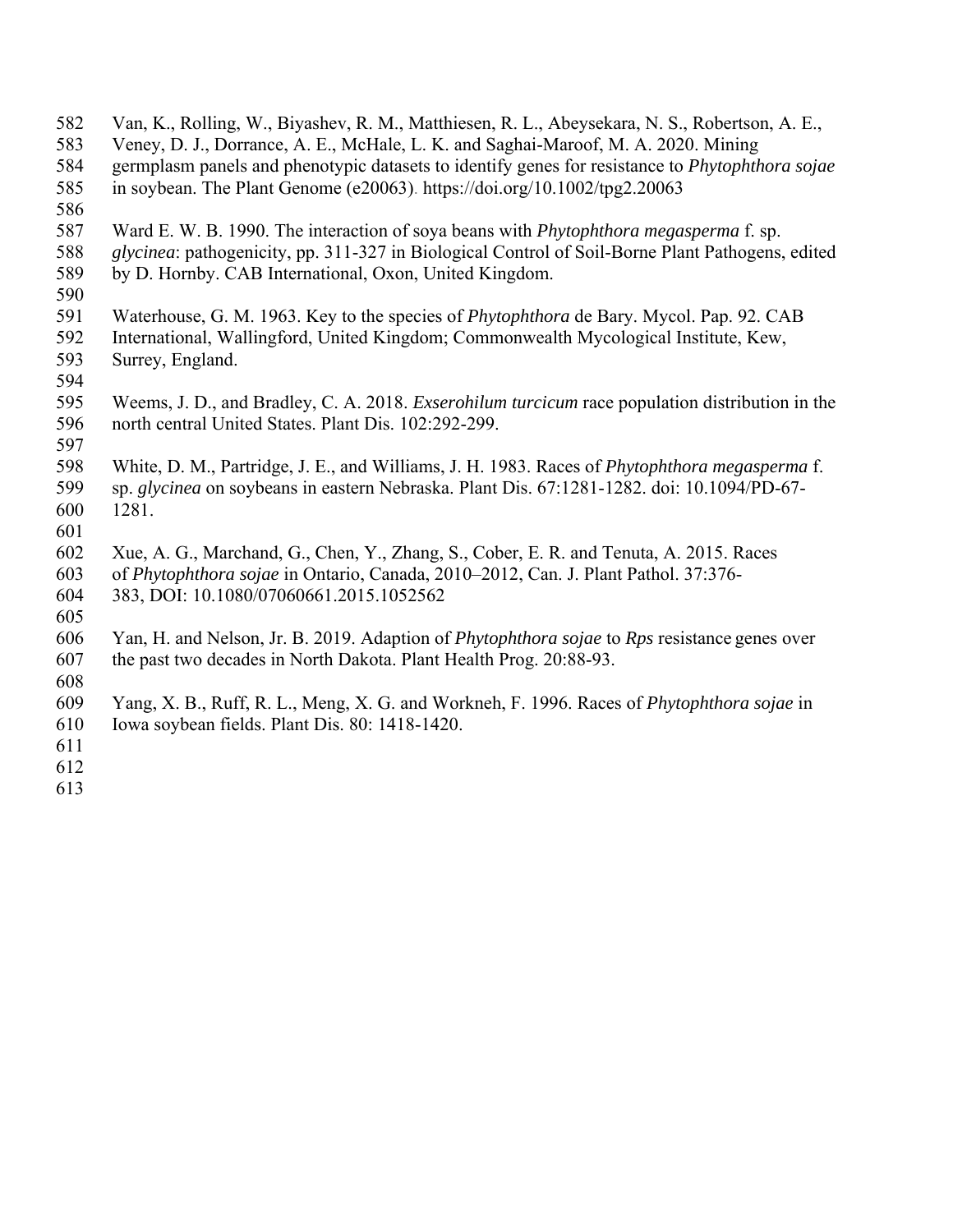- 614 Table 1. Soybean differential set used to determine the pathotypes of isolates of *Phytophthora*
- sojae recovered from Iowa and Nebraska from 2016 to 2018.
- 616

| Soybean Line | <i>Rps</i> gene |
|--------------|-----------------|
| Harlon       | 1a              |
| Harosoy 13XX | 1b              |
| Williams 79  | 1c              |
| PI 103091    | 1d              |
| Williams 82  | 1k              |
| L76-1988     | $\overline{2}$  |
| L83-570      | 3a              |
| PRX 146-36   | 3 <sub>b</sub>  |
| PRX 145-48   | 3c              |
| L85-2352     | $\overline{4}$  |
| L85-3059     | 5               |
| Harosoy 62XX | 6               |
| Harosoy      | 7               |
| PI-399073    | 8               |
| Williams     | Sus.            |

618

619

620 621

622

623

624

625 626

627

628

629 630

631

632

633

634

635 636

637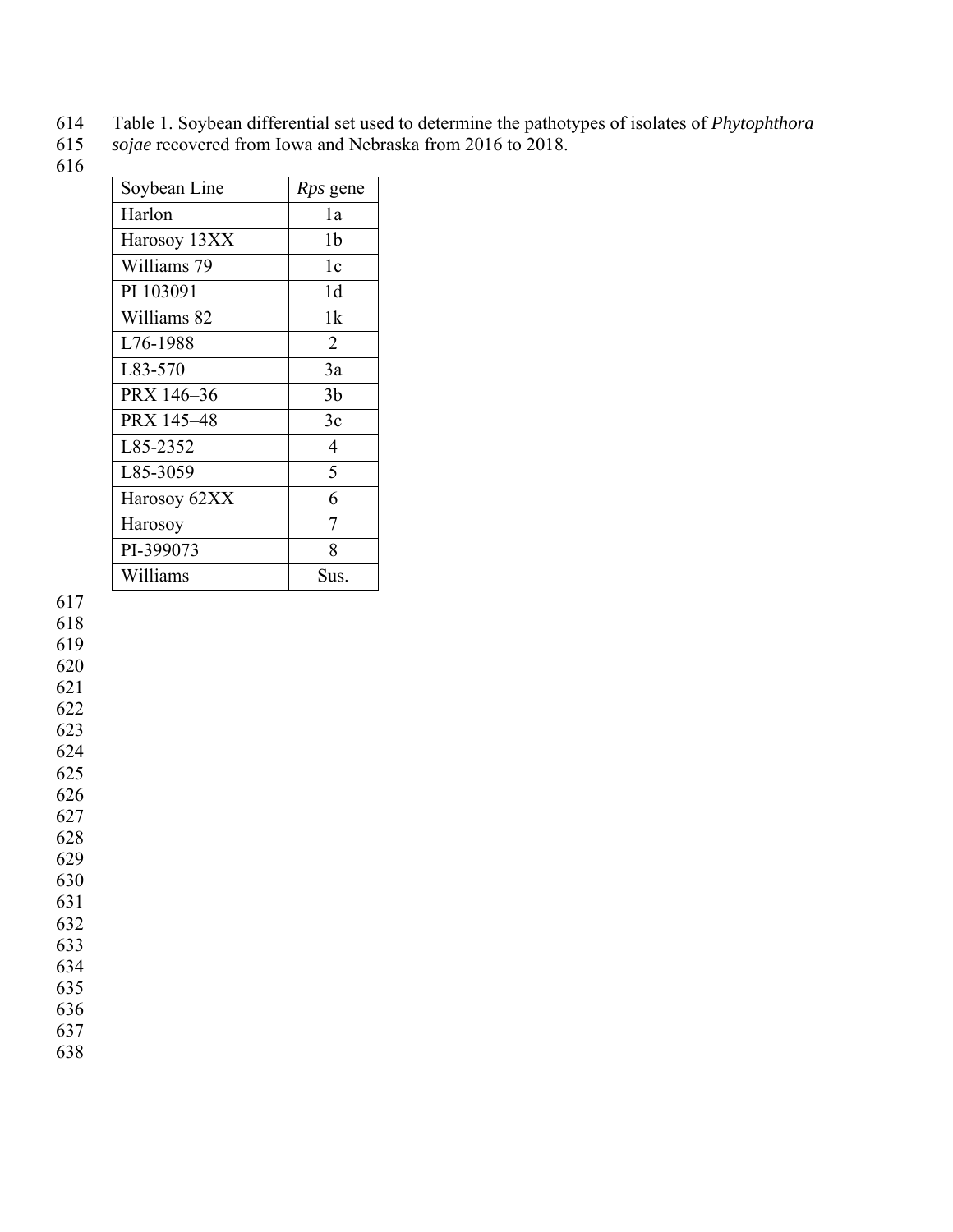639 Table 2. Number of counties and fields sampled in Iowa and Nebraska (2016 to 2018), number

640 of fields where *Phytophthora sojae* was recovered, number of isolates, and number of pathotypes 641 in each state, and indices of diversity.

642

| Number of <sup>y</sup>            | Iowa | Nebraska |  |  |
|-----------------------------------|------|----------|--|--|
| Counties                          | 21   | 22       |  |  |
| Fields                            | 26   | 39       |  |  |
| Isolates pathotyped               | 258  | 68       |  |  |
| Pathotypes                        | 15   | 10       |  |  |
| Indices of diversity <sup>2</sup> |      |          |  |  |
| Simple                            | 0.06 | 0.15     |  |  |
| Gleason                           | 2.52 | 2.13     |  |  |
| Shannon                           | 2.04 | 1.64     |  |  |
| Simpson                           | 0.83 | 0.71     |  |  |
| Evenness                          | 0.75 | 0.71     |  |  |

<sup>y</sup> 643 Number of counties and fields sampled, fields from which *P. sojae* was recovered, isolates of

*P. sojae* recovered, isolates with consistent pathotype across 2 runs, and pathotypes.<br>645 <sup>z</sup> Indices of diversity: Simple diversity index (proportion of distinct pathotypes relative to the

646 number of isolates collected); Gleason's index (indication of pathotype richness); Shannon's

647 index (indication of the evenness of distribution of pathotypes within a sample); Simpson index

648 (proportion of pathotypes relative to the total number of pathotypes); and Evenness index (relative abundance of the different pathotypes composing the sample).

649 (relative abundance of the different pathotypes composing the sample).

650

651

652

653

654

655 656

657

658

659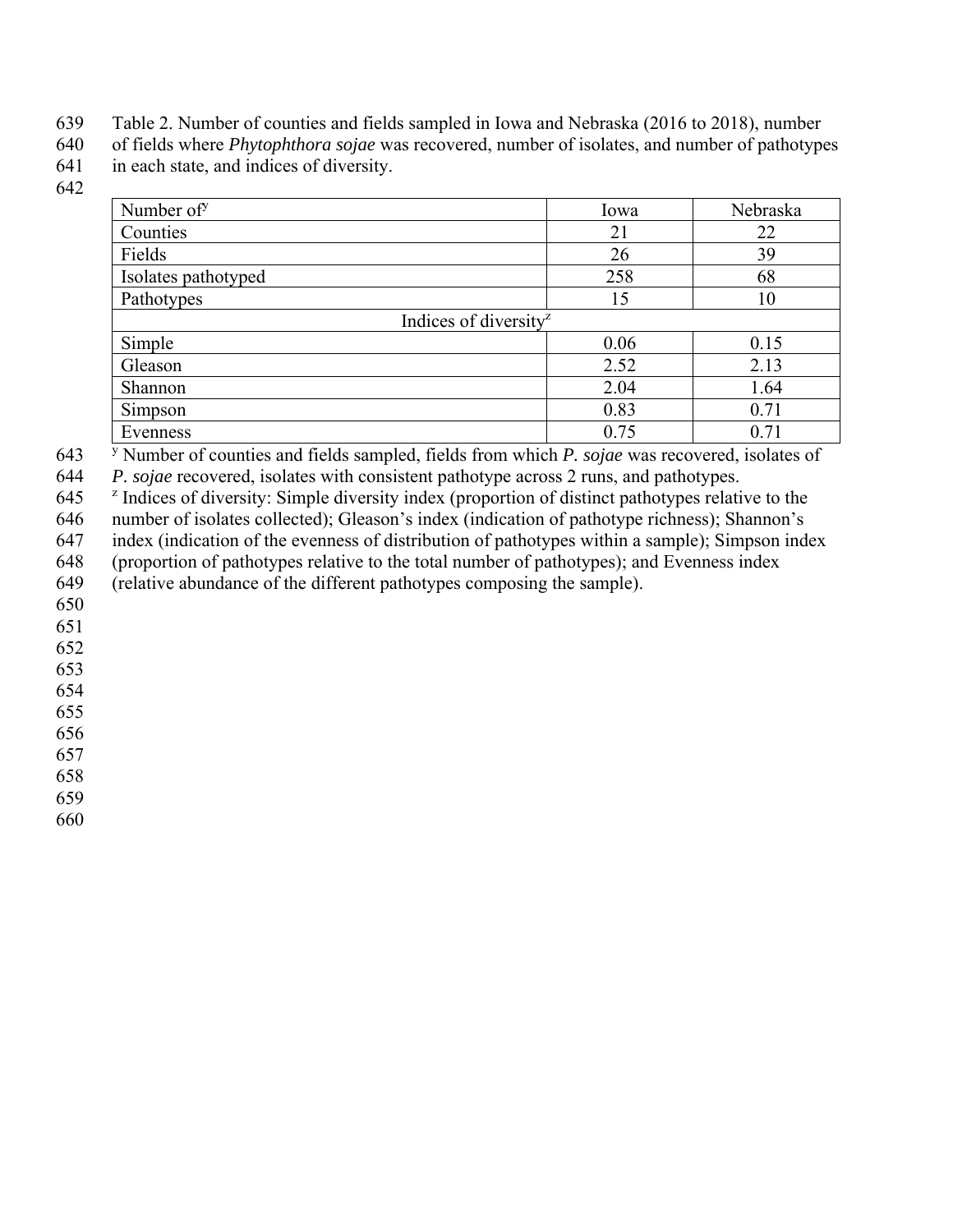

662<br>663

Figure 1. Maps of Iowa (A) and Nebraska (B) indicating counties from which soil samples were

664 collected from commercial soybean fields to isolate *Phytophthora sojae* from 2017 to

665 2018. Donut charts represent proportion of isolates recovered from the soil samples that were 666 virulent on *Rps* 1a, *Rps* 1c, *Rps* 1k and *Rps* 3a. Number in the center of the chart represents the 667 number of fields sampled in that county.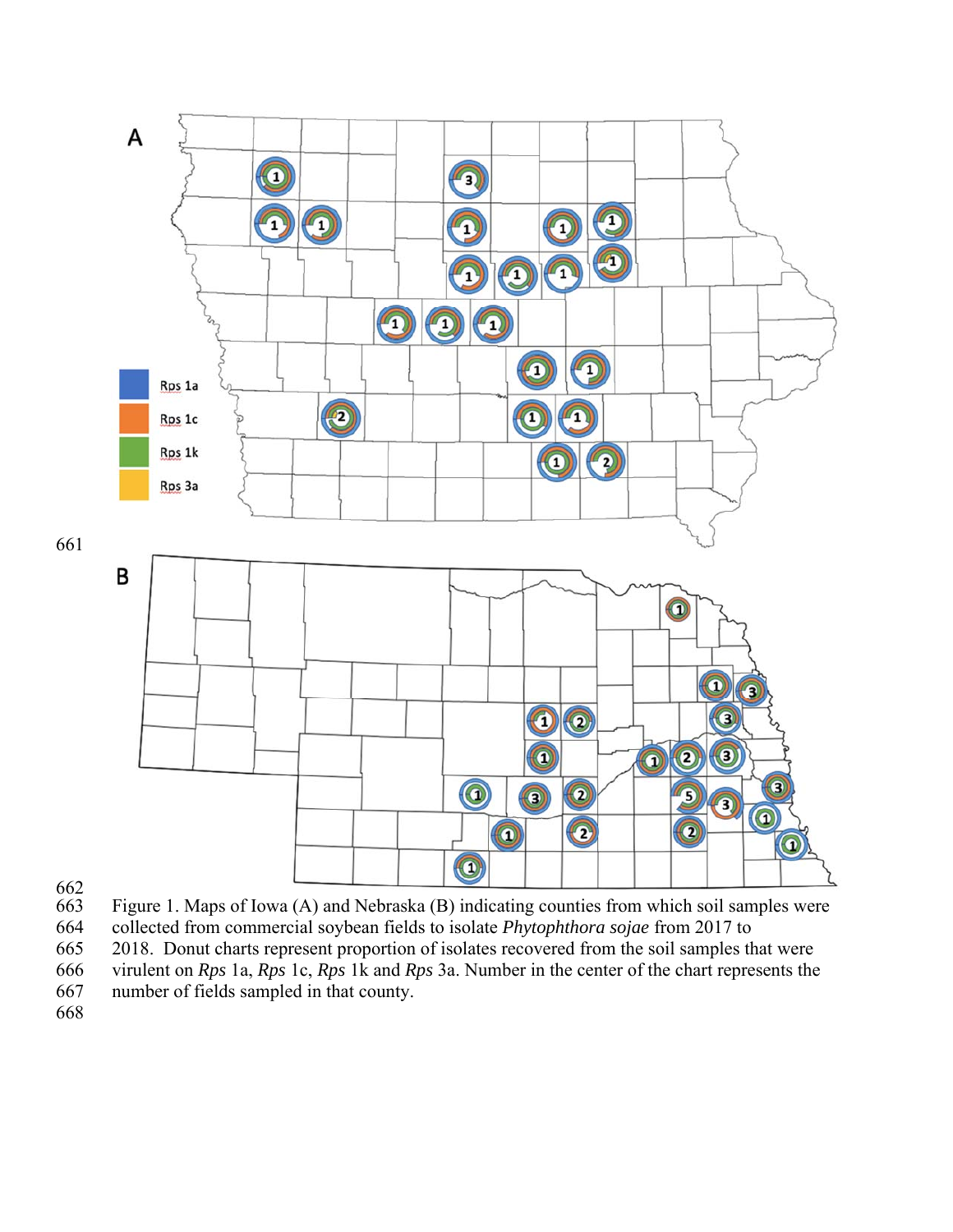

674

671 Figure 2. Percentage of *Phytophthora sojae* isolates recovered in a survey of soybean fields in 672 Iowa and Nebraska in 2016 to 2018 that were virulent on a specific *Rps* gene. 673



675 676

677 Figure 3. Complexity (the number of *Rps* genes on which an isolate is pathogenic) of

678 *Phytophthora sojae* isolates recovered in a survey of soybean fields in Iowa and Nebraska in

679 2016 to 2018. Figure shows the percentage of isolates that were pathogenic on 1 to 14 *Rps* genes

680 tested.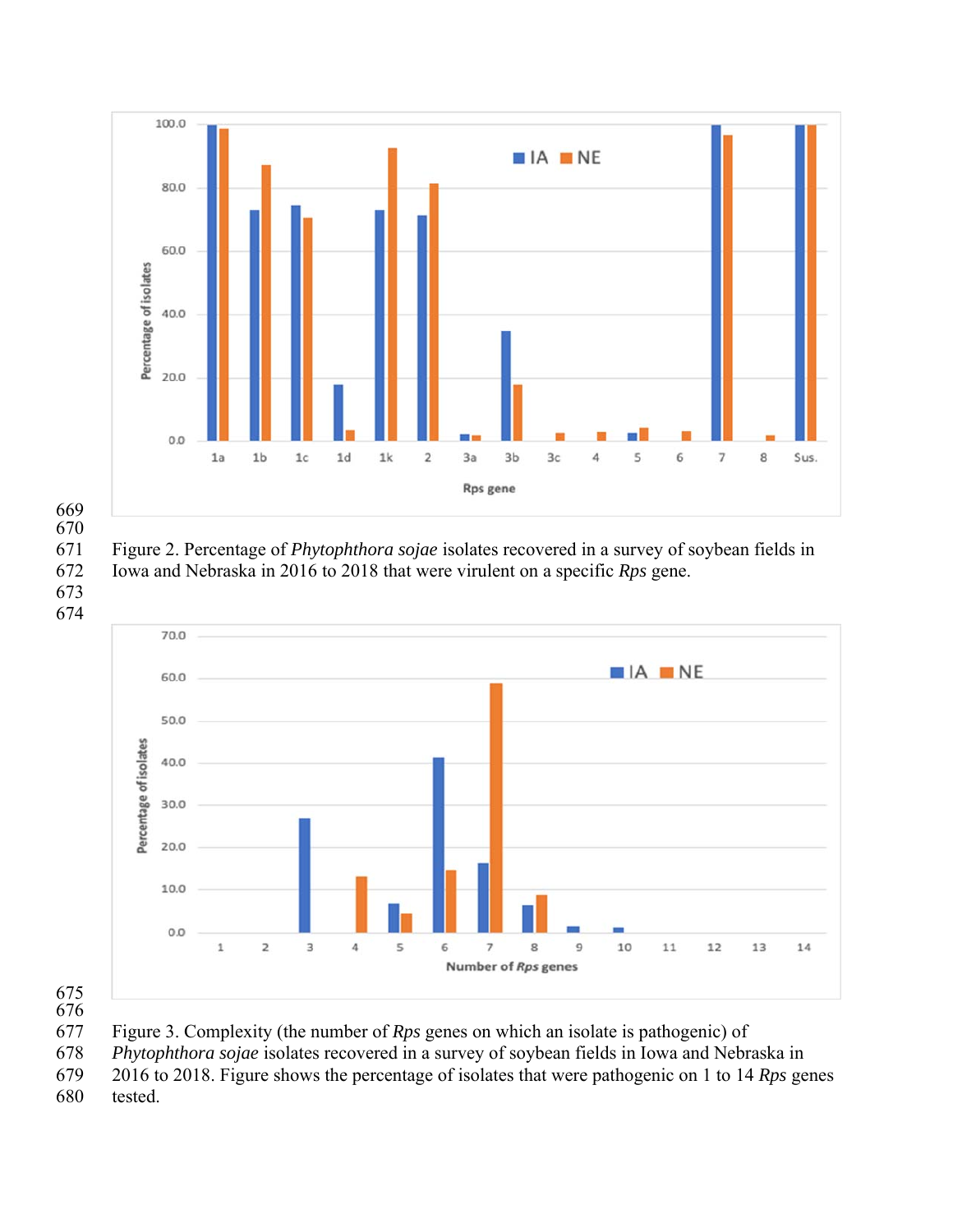

681 682 Figure 4. Percentage of soybean varieties with *Rps* 1a, *Rps* 1c, *Rps* 1k, and *Rps* 3a tested in the 683 Illinois Variety Testing trials from 2010 to 2020. *Rps* genes were not reported for all varieties

- tested.
- 685
- 686
-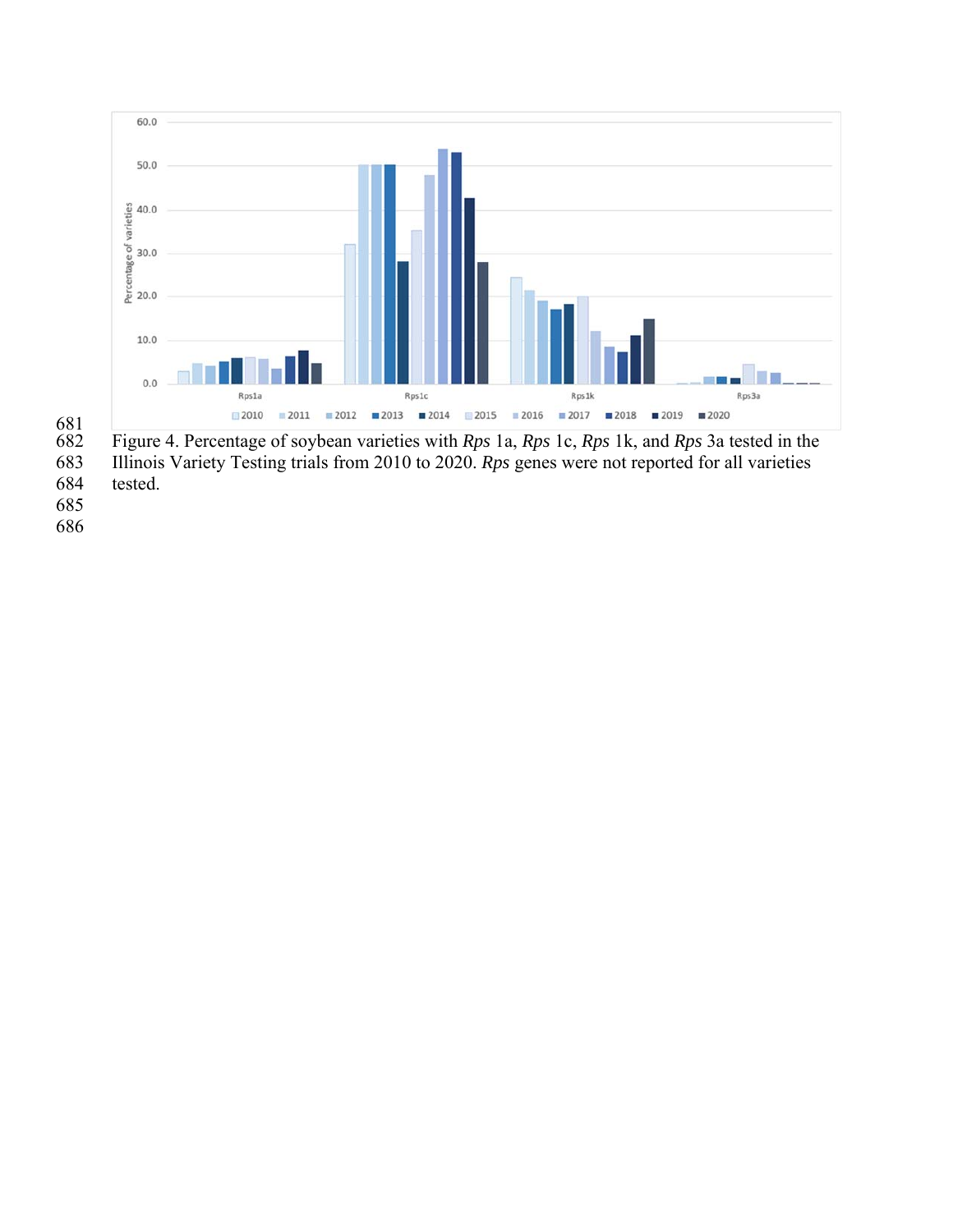- 687 Supplementary Table 1. Pathotypes of *Phytophthora sojae* recovered in a survey of soybean
- 688 fields in Iowa and Nebraska in 2016-2018 in order of frequency recovered. Pathotypes in bold 689 were common across states.
- 690

| Iowa                                | 691<br>Nebraska           |
|-------------------------------------|---------------------------|
| 1a, 1c, 7                           | 692<br>1a, 1c, 7          |
| 1a, 1b, 1k, 2, 7                    | 693<br>1a, 1b, 1k, 2, 7   |
| 1a, 1b, 1c, 1k, 2, 7                | 1a, 1b, 1c, 1k, 2,        |
| 1a, 1b, 1k, 3b, 7                   | 1a, 1b, 1k, 3b, 7         |
| 1a, 1b, 1k, 2, 3b, 7                | 1a, 1b, 1k, 2, 3b,        |
| 1a, 1b, 1c, 1k, 2, 3b, 7            | 1a, 1b, 1c, 1k, 2, 3h,    |
| la, 1b, 1c, 1k, 7                   | la, 1b, 1c, 1k, 2, 5      |
| 1a, 1b, 1c, 1d, 1k, 2, 3b, 7        | 1b, 1c, 1k, 2<br>700      |
| 1a, 1b, 1c, 1d, 1k, 2, 7            | 1b, 1k, 2, 4, 6, 7<br>701 |
| 1a, 1b, 1d, 1k, 2, 3b, 7            | 702<br>1a, 1b, 1k, 7      |
| la, 1b, 1d, 1k, 2, 7                | 703                       |
| 1a, 1b, 1c, 1d, 1k, 2, 3a, 3b, 5, 7 | 704                       |
| 1a, 1b, 1c, 1k, 2, 3a, 3b, 5, 7     | 705                       |
| 1a, 1b, 1c, 1d, 1k, 2, 3b, 5, 7     | 706                       |
| la, 1b, 1d, 1k, 2, 3a, 3b, 5, 7     |                           |
|                                     |                           |